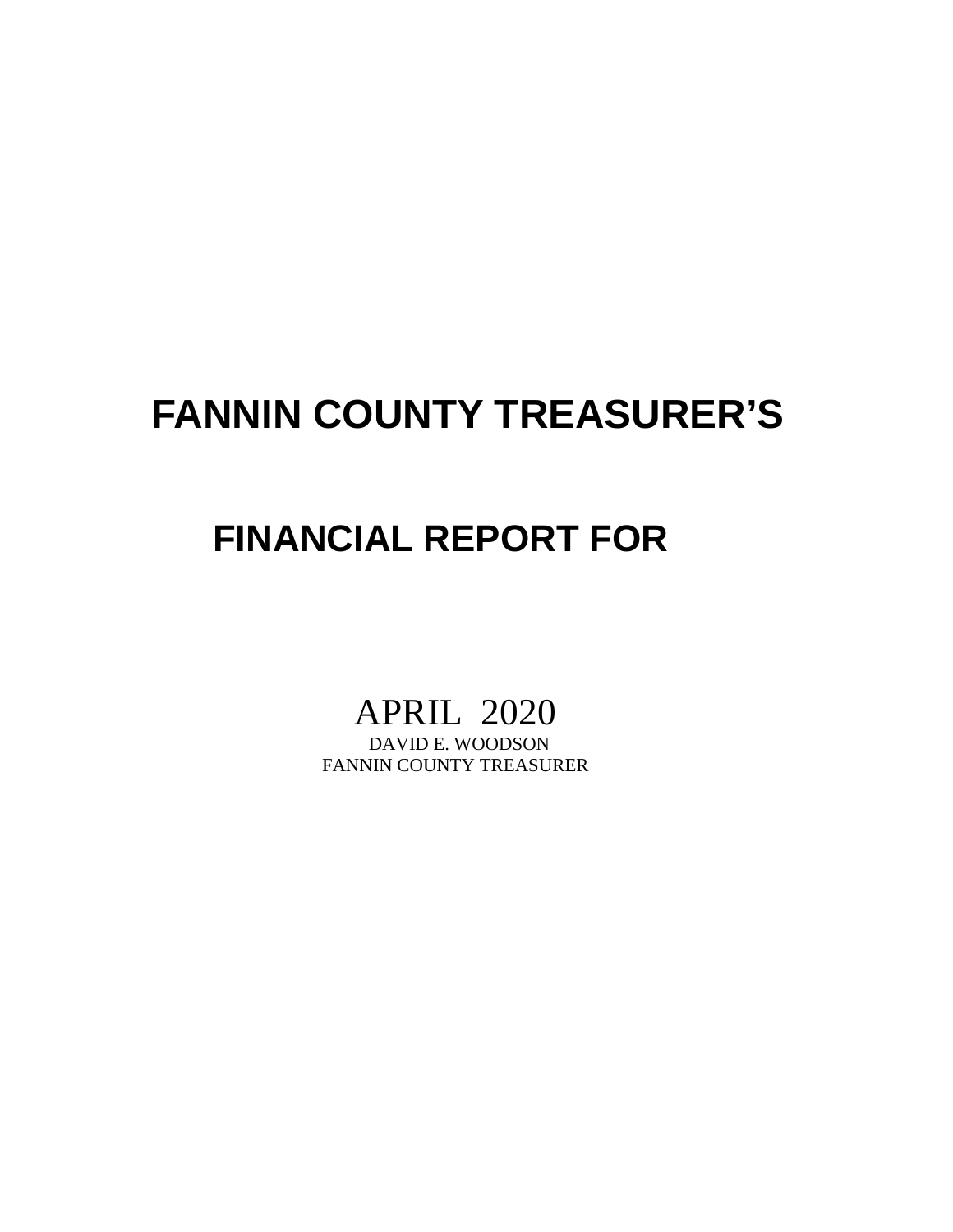05/06/2020 FUND DEPOSIT LISTING PAGE 1

| RECEIPT | <b>RECEIVED</b> | DATE     | DATE    | DESCRIPTION       | <b>BANK</b> | INCOME  | REPORT | <b>AMOUNT</b>   |
|---------|-----------------|----------|---------|-------------------|-------------|---------|--------|-----------------|
| NUMBER  | FROM            | RECEIVED | DEPOSIT | OF MONEY RECEIVED | ACCOUNT     | ACCOUNT | CODES  | <b>RECEIVED</b> |
|         |                 |          |         |                   |             |         |        |                 |

GENERAL FUND

| =====================================                                                                                       |                                                            |                                                      |                  |                                      |                     |
|-----------------------------------------------------------------------------------------------------------------------------|------------------------------------------------------------|------------------------------------------------------|------------------|--------------------------------------|---------------------|
| 0000200551-01 DISTRICT ATTORNEY TRUST                                                                                       |                                                            | 04-02-2020 04-02-2020 DISTRICT ATTORNEY F 10-103-100 |                  | $10 - 340 - 475$                     | 10.00               |
| 0000200551-02 DISTRICT ATTORNEY TRUST                                                                                       |                                                            | 04-02-2020 04-02-2020 POSTAL EXPENSES                | $10 - 103 - 100$ | $10 - 475 - 311$                     | 20.40               |
| 0000200553-01 OFFICE OF COURT                                                                                               |                                                            | 04-02-2020 04-02-2020 FY20 FORMULA GRANT             | 10-103-100       | $10 - 330 - 437$                     | 10,068.00           |
| 0000200554-01 TAX A/C                                                                                                       |                                                            | 04-02-2020 04-02-2020 WEEK OF 03/27/2020             | $10 - 103 - 100$ | $10 - 321 - 200$                     | 568.95              |
| 0000200555-01 TAX A/C                                                                                                       |                                                            | 04-02-2020 04-02-2020 WEEK OF 03/20/2020             | $10 - 103 - 100$ | $10 - 321 - 200$                     | 6.90                |
| 0000200556-01 TAX A/C                                                                                                       |                                                            | 04-02-2020 04-02-2020 WEEK OF 03/27/2020             | $10 - 103 - 100$ | $10 - 321 - 200$                     | 2.30                |
| 0000200557-01 TAX A/C                                                                                                       |                                                            | 04-02-2020 04-02-2020 WEEK OF 03/27/2020             | $10 - 103 - 100$ | $10 - 321 - 250$                     | 190.00              |
| 0000200560-01 APPRAISAL DISTRICT                                                                                            | 04-03-2020 04-03-2020 TAXES                                |                                                      | $10 - 103 - 100$ | $10 - 310 - 110$                     | 27,424.36           |
| 0000200560-07 APPRAISAL DISTRICT                                                                                            | 04-03-2020 04-03-2020 TAXES                                |                                                      | $10 - 103 - 100$ | $10 - 310 - 120$                     | 4.62                |
| 0000200564-01 TEXPOOL                                                                                                       |                                                            | 04-03-2020 04-03-2020 MAR. 2020 INTEREST 10-103-175  |                  | $10 - 360 - 100$                     | 2,142.36            |
| 0000200566-01 LEGEND BANK                                                                                                   |                                                            | 04-07-2020 04-07-2020 MAR. 2020 INTEREST             | 10-103-100       | $10 - 360 - 100$                     | 901.27              |
| 0000200566-30 LEGEND BANK                                                                                                   |                                                            | 04-07-2020 04-07-2020 MAR. 2020 INTEREST             | $10 - 100 - 100$ | $10 - 360 - 100$                     | 9.68                |
| 0000200566-32 LEGEND BANK                                                                                                   |                                                            | 04-07-2020 04-07-2020 MAR. 2020 INTEREST             | 10-103-110       | $10 - 360 - 110$                     | 915.47              |
| 0000200567-01 COMPTROLLER                                                                                                   |                                                            | 04-13-2020 04-13-2020 FEB. 2020 LOCAL SAL 10-103-100 |                  | $10 - 318 - 160$                     | 77,145.87           |
| 0000200568-01 APPRAISAL DISTRICT                                                                                            | 04-13-2020 04-13-2020 TAXES                                |                                                      | $10 - 103 - 100$ | $10 - 310 - 110$                     | 21, 193. 78         |
| 0000200568-07 APPRAISAL DISTRICT                                                                                            | 04-13-2020 04-13-2020 TAXES                                |                                                      | $10 - 103 - 100$ | $10 - 310 - 120$                     | 416.40              |
| 0000200572-01 TAX A/C                                                                                                       |                                                            | 04-13-2020 04-13-2020 WEEK OF 04/03/2020 10-103-100  |                  | $10 - 321 - 200$                     | 798.50              |
| 0000200573-01 TAX A/C                                                                                                       |                                                            | 04-13-2020 04-13-2020 WEEK OF 04/03/2020             | 10-103-100       | $10 - 321 - 250$                     | 440.62              |
| 0000200578-01 FANNIN COUNTY HEALTH INSP 04-13-2020 04-13-2020 MAR. 2020 REPORT                                              |                                                            |                                                      | $10 - 103 - 100$ | $10 - 320 - 300$                     | 5,725.00            |
| 0000200578-02 FANNIN COUNTY HEALTH INSP 04-13-2020 04-13-2020 INTEREST EARNINGS                                             |                                                            |                                                      | $10 - 103 - 100$ | $10 - 360 - 100$                     | 0.10                |
| 0000200579-01 VISION MEDIA GROUP, INC. 04-13-2020 04-13-2020 APRIL 2020 - TOWER                                             |                                                            |                                                      | $10 - 103 - 100$ | $10 - 370 - 100$                     | 200.00              |
| 0000200581-01 BOND SUPERVISION                                                                                              |                                                            | 04-14-2020 04-14-2020 WEEK OF 03/22/2020             | $10 - 103 - 100$ | $10 - 340 - 573$                     | 1,380.00            |
| 0000200582-01 BOND SUPERVISION                                                                                              |                                                            | 04-14-2020 04-14-2020 WEEK OF 03/29/2020             | $10 - 103 - 100$ | $10 - 340 - 573$                     | 300.00              |
| 0000200583-01 BOND SUPERVISION                                                                                              |                                                            | 04-14-2020 04-14-2020 WEEK OF 04/05/2020             | 10-103-100       | $10 - 340 - 573$                     | 670.00              |
| 0000200584-01 APPRAISAL DISTRICT                                                                                            | 04-17-2020 04-17-2020 TAXES                                |                                                      | $10 - 103 - 100$ | $10 - 310 - 110$                     | 33,209.93           |
| 0000200584-03 APPRAISAL DISTRICT                                                                                            | 04-17-2020 04-17-2020 TAXES                                |                                                      | $10 - 103 - 100$ | $10 - 321 - 901$                     | 514.88              |
| 0000200585-01 COMPTROLLER                                                                                                   |                                                            | 04-17-2020 04-17-2020 MB GR CNTY ALLOC.              | $10 - 103 - 100$ | $10 - 320 - 200$                     | 2,473.97            |
| 0000200585-02 COMPTROLLER                                                                                                   |                                                            | 04-17-2020 04-17-2020 MB SALES CNTY ALLOC 10-103-100 |                  | $10 - 320 - 200$                     | 3,202.39            |
| 0000200586-01 OFFICE OF COURT                                                                                               |                                                            | 04-17-2020 04-17-2020 FY20 FORMULA GRANT             | 10-103-100       | $10 - 330 - 437$                     | 10,068.00           |
| 0000200591-01 TAX A/C                                                                                                       |                                                            | 04-20-2020 04-20-2020 WEEK OF 04/10/2020             | 10-103-100       | $10 - 321 - 250$                     | 319.38              |
| 0000200592-01 TAX A/C                                                                                                       |                                                            | 04-20-2020 04-20-2020 WEEK OF 04/10/2020             | $10 - 103 - 100$ | $10 - 321 - 200$                     | 685.05              |
| 0000200593-01 TAX A/C                                                                                                       |                                                            | 04-20-2020 04-20-2020 TABC COUNTY FEES -             | 10-103-100       | $10 - 320 - 200$                     | 120.00              |
| 0000200596-01 TAX A/C                                                                                                       |                                                            | 04-23-2020 04-23-2020 WEEK OF 04/17/2020             | 10-103-100       | $10 - 321 - 200$                     | 648.05              |
| 0000200597-01 TAX A/C                                                                                                       |                                                            | 04-23-2020 04-23-2020 WEEK OF 04/10/2020             | 10-103-100       | $10 - 321 - 200$                     | 46.00               |
| 0000200598-01 TAX A/C                                                                                                       |                                                            | 04-23-2020 04-23-2020 WEEK OF 04/03/2020             | 10-103-100       | $10 - 321 - 200$                     | 2.50                |
| 0000200599-01 TAX A/C                                                                                                       |                                                            | 04-23-2020 04-23-2020 TABC - FEB. 2020 5% 10-103-100 |                  | $10 - 320 - 200$                     | 12.00               |
| 0000200600-01 TAC                                                                                                           |                                                            | 04-23-2020 04-23-2020 REGISTRATION REFUND 10-103-100 |                  | $10 - 497 - 427$                     | 180.00              |
| 0000200603-01 COMPTROLLER                                                                                                   |                                                            | 04-23-2020 04-23-2020 2020 TOBACCO SETTLE 10-103-100 |                  | 10-370-112                           | 19,703.58           |
| 0000200604-01 HEALTH & HUMAN SERVICES<br>0000200605-01 APPRAISAL DISTRICT                                                   |                                                            | 04-23-2020 04-23-2020 UTILITIES REIMBURSE 10-103-100 |                  | $10 - 370 - 147$                     | 1,077.83            |
|                                                                                                                             | 04-24-2020 04-24-2020 TAXES<br>04-24-2020 04-24-2020 TAXES |                                                      | $10 - 103 - 100$ | $10 - 310 - 110$                     | 14,610.74<br>136.63 |
| 0000200605-02 APPRAISAL DISTRICT                                                                                            |                                                            |                                                      | $10 - 103 - 100$ | $10 - 321 - 901$                     | 4,065.94            |
| 0000200605-08 APPRAISAL DISTRICT                                                                                            | 04-24-2020 04-24-2020 TAXES                                |                                                      | $10 - 103 - 100$ | $10 - 310 - 120$                     |                     |
| 0000200607-01 VISION MEDIA GROUP, INC. 04-24-2020 04-24-2020 MAY 2020 TOWER RENT 10-103-100<br>0000200608-01 AMERICAN TOWER |                                                            | 04-27-2020 04-27-2020 MAY 2020 TOWER RENT 10-103-100 |                  | $10 - 370 - 100$                     | 200.00              |
| 0000200612-01 NORTH & EAST TEXAS COUNTY 04-27-2020 04-27-2020 OUT OF COUNTY TRAVE 10-103-100                                |                                                            |                                                      |                  | $10 - 370 - 115$<br>$10 - 400 - 427$ | 1,064.61<br>225.00  |
| 0000200614-01 BOND SUPERVISION                                                                                              |                                                            | 04-29-2020 04-29-2020 WEEK OF 04/12/2020 10-103-100  |                  | $10 - 340 - 573$                     | 830.00              |
| 0000200615-01 BOND SUPERVISION                                                                                              |                                                            | 04-29-2020 04-29-2020 WEEK OF 04/18/2020 10-103-100  |                  | $10 - 340 - 573$                     | 1,340.00            |
|                                                                                                                             |                                                            |                                                      |                  |                                      |                     |

FUND TOTAL 245,271.06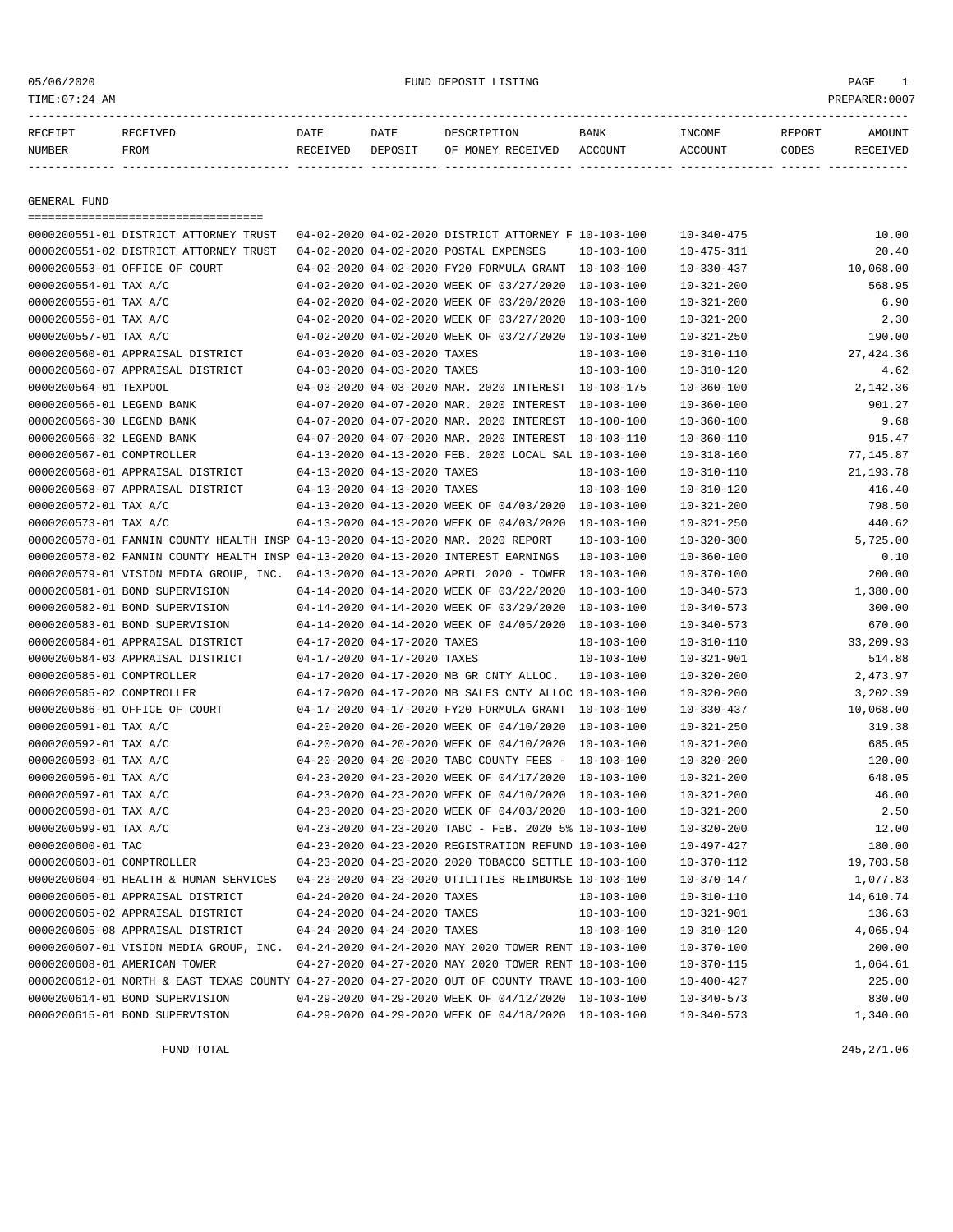| TIME: 07:24 AM      |                           |                  |                 |                                                     |                        |                   |                 | PREPARER:0007      |
|---------------------|---------------------------|------------------|-----------------|-----------------------------------------------------|------------------------|-------------------|-----------------|--------------------|
| RECEIPT<br>NUMBER   | RECEIVED<br>FROM          | DATE<br>RECEIVED | DATE<br>DEPOSIT | DESCRIPTION<br>OF MONEY RECEIVED                    | <b>BANK</b><br>ACCOUNT | INCOME<br>ACCOUNT | REPORT<br>CODES | AMOUNT<br>RECEIVED |
|                     |                           |                  |                 |                                                     |                        |                   |                 |                    |
| COURTHOUSE SECURITY |                           |                  |                 |                                                     |                        |                   |                 |                    |
|                     |                           |                  |                 |                                                     |                        |                   |                 |                    |
|                     | 0000200566-02 LEGEND BANK |                  |                 | 04-07-2020 04-07-2020 MAR. 2020 INTEREST 11-103-100 |                        | $11 - 360 - 100$  |                 | 24.19              |

FUND TOTAL 24.19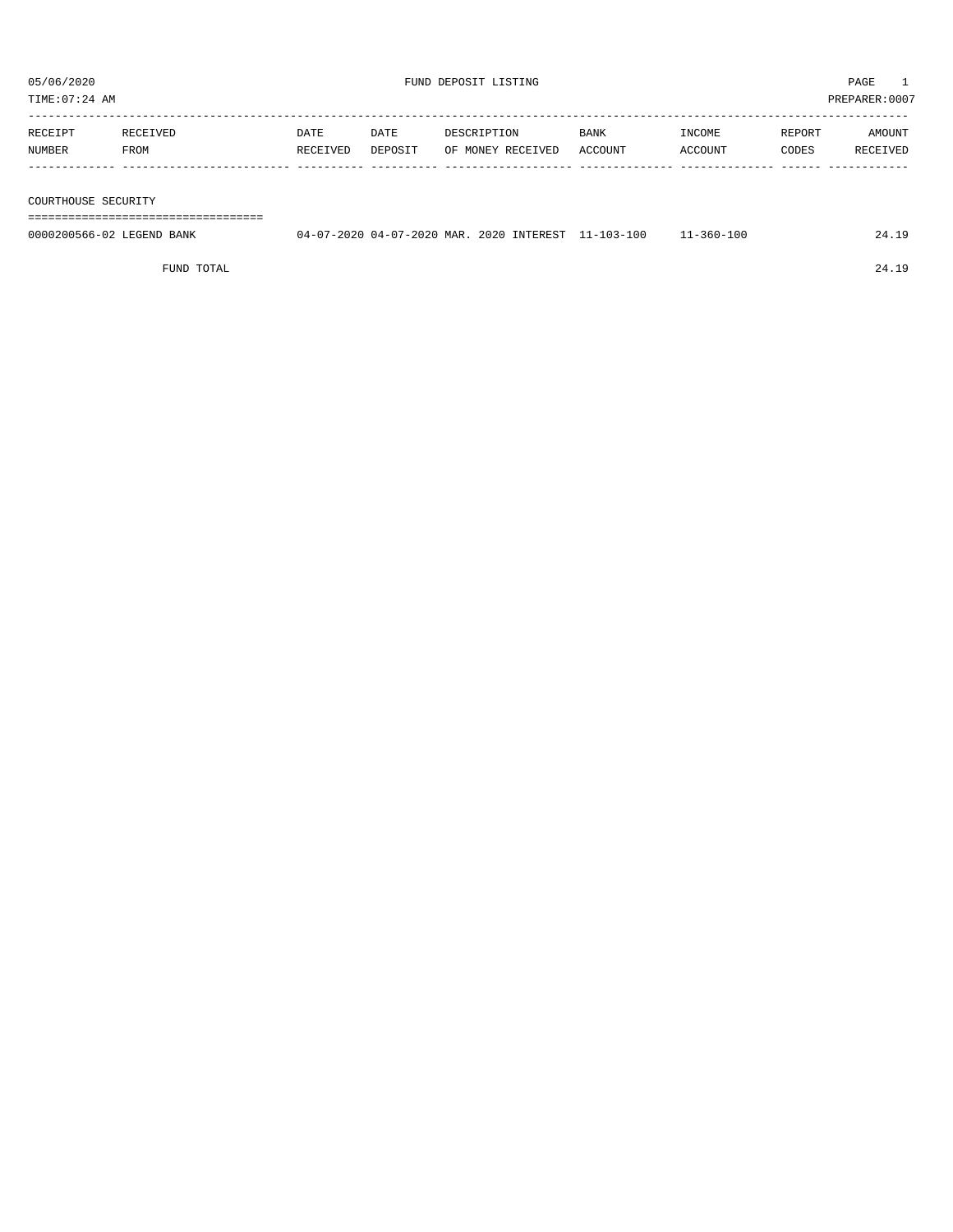TIME:07:24 AM PREPARER:0007

| RECEIPT       | RECEIVED    | DATE     | DATE    | DESCRIPTION       | <b>BANK</b> | <b>TNCOME</b> | REPORT | AMOUNT   |
|---------------|-------------|----------|---------|-------------------|-------------|---------------|--------|----------|
| <b>NUMBER</b> | <b>FROM</b> | RECEIVED | DEPOSIT | OF MONEY RECEIVED | ACCOUNT     | ACCOUNT       | CODES  | RECEIVED |
|               |             |          |         |                   |             |               |        |          |

CO.CLK.VITAL STAT.FEE

===================================

| 0000200566-03 LEGEND BANK | 04-07-2020 04-07-2020 MAR. 2020 INTEREST 12-103-100 |  | $12 - 360 - 100$ | 0.75 |
|---------------------------|-----------------------------------------------------|--|------------------|------|
|                           |                                                     |  |                  |      |

FUND TOTAL 0.75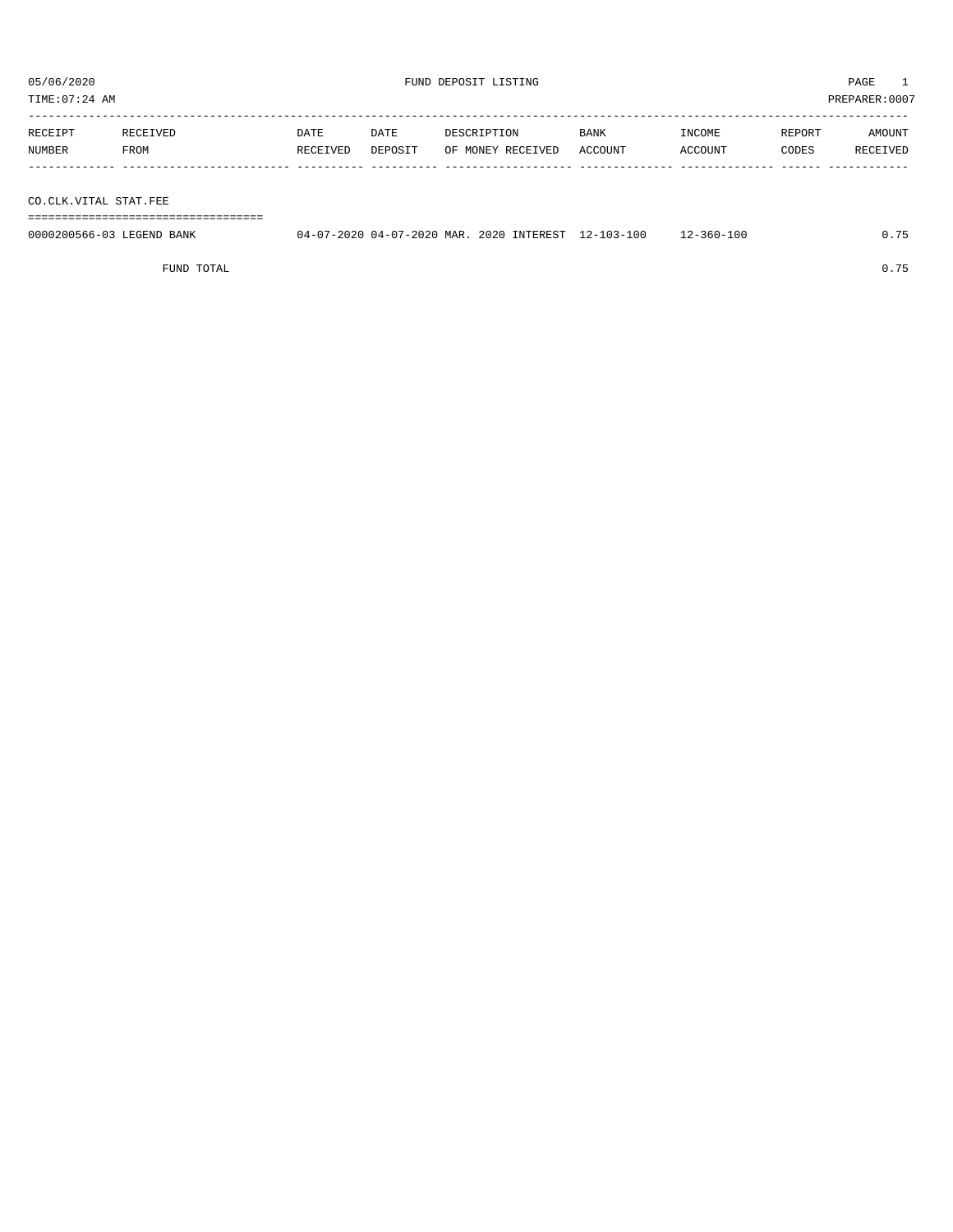### 05/06/2020 FUND DEPOSIT LISTING PAGE 1

| RECEIPT | RECEIVED              | DATE     | DATE    | DESCRIPTION       | <b>BANK</b> | INCOME  | REPORT | AMOUNT   |  |  |  |
|---------|-----------------------|----------|---------|-------------------|-------------|---------|--------|----------|--|--|--|
| NUMBER  | FROM                  | RECEIVED | DEPOSIT | OF MONEY RECEIVED | ACCOUNT     | ACCOUNT | CODES  | RECEIVED |  |  |  |
|         |                       |          |         |                   |             |         |        |          |  |  |  |
|         |                       |          |         |                   |             |         |        |          |  |  |  |
|         | BAIL BONDS TRUST FUND |          |         |                   |             |         |        |          |  |  |  |
|         |                       |          |         |                   |             |         |        |          |  |  |  |

| 0000200575-01 FANNIN COUNTY BAIL BONDS | 04-13-2020 04-13-2020 BOND FEES | $13 - 103 - 113$ | $13 - 345 - 113$ | 30.00  |
|----------------------------------------|---------------------------------|------------------|------------------|--------|
| 0000200576-01 DOC'S BAIL BONDS         | 04-13-2020 04-13-2020 BOND FEES | $13 - 103 - 113$ | $13 - 345 - 113$ | 75.00  |
| 0000200577-01 CARPENTER'S BAIL BONDS   | 04-13-2020 04-13-2020 BOND FEES | $13 - 103 - 113$ | $13 - 345 - 113$ | 90.00  |
| 0000200588-01 FANNIN COUNTY BAIL BONDS | 04-20-2020 04-20-2020 BOND FEES | $13 - 103 - 113$ | $13 - 345 - 113$ | 105.00 |
| 0000200589-01 DOC'S BAIL BONDS         | 04-20-2020 04-20-2020 BOND FEES | $13 - 103 - 113$ | $13 - 345 - 113$ | 105.00 |
| 0000200590-01 CARPENTER'S BAIL BONDS   | 04-20-2020 04-20-2020 BOND FEES | $13 - 103 - 113$ | $13 - 345 - 113$ | 75.00  |
| 0000200619-01 FANNIN COUNTY BAIL BONDS | 04-29-2020 04-29-2020 BOND FEES | $13 - 103 - 113$ | $13 - 345 - 113$ | 75.00  |
| 0000200620-01 CARPENTER'S BAIL BONDS   | 04-29-2020 04-29-2020 BOND FEES | $13 - 103 - 113$ | $13 - 345 - 113$ | 45.00  |
| 0000200621-01 DOC'S BAIL BONDS         | 04-29-2020 04-29-2020 BOND FEES | $13 - 103 - 113$ | $13 - 345 - 113$ | 15.00  |

FUND TOTAL 615.00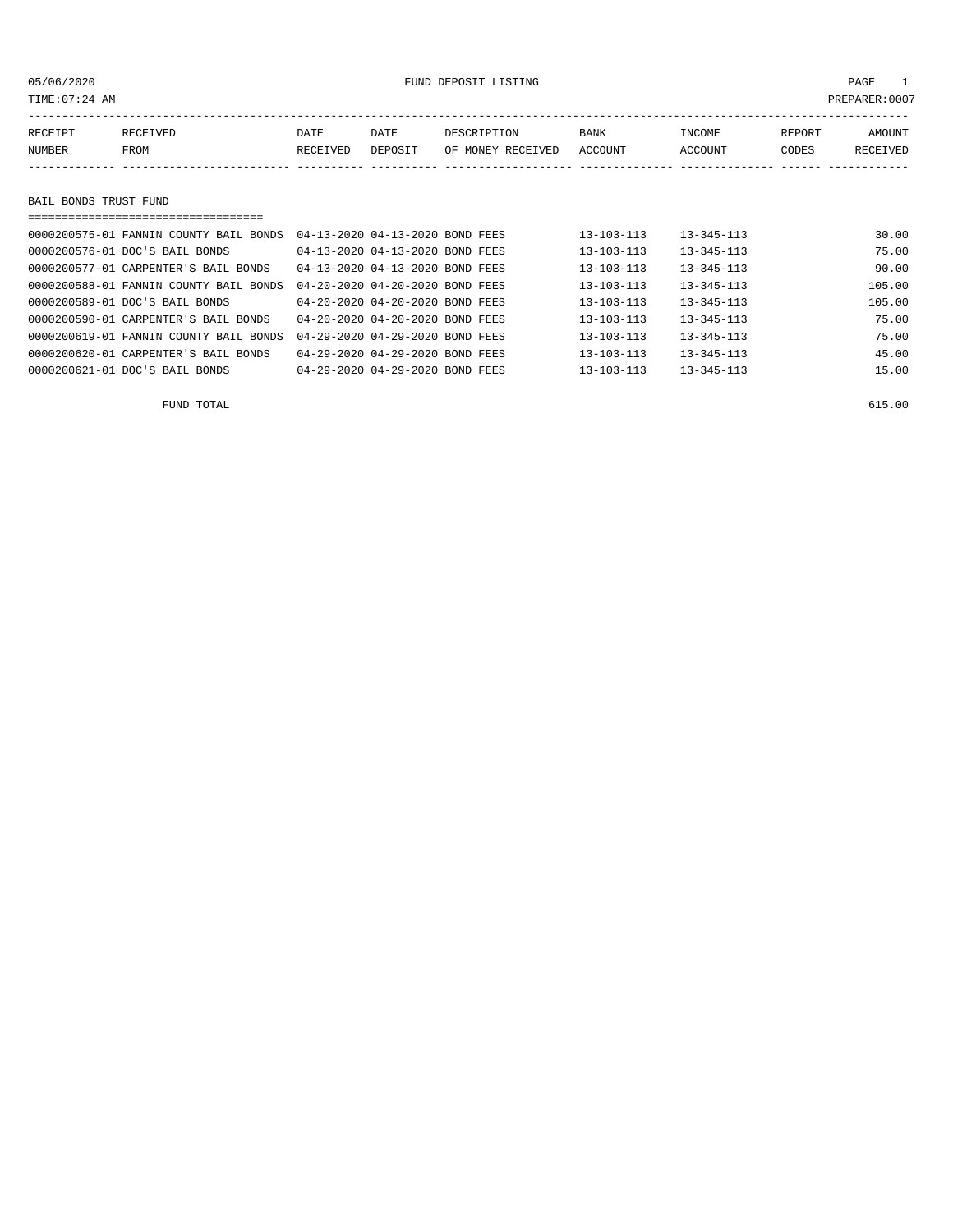TIME:07:24 AM PREPARER:0007

| RECEIPT | RECEIVED | DATE     | DATE    | DESCRIPTION       | <b>BANK</b> | INCOME  | REPORT | AMOUNT   |
|---------|----------|----------|---------|-------------------|-------------|---------|--------|----------|
| NUMBER  | FROM     | RECEIVED | DEPOSIT | OF MONEY RECEIVED | ACCOUNT     | ACCOUNT | CODES  | RECEIVED |
|         |          |          |         |                   |             |         |        |          |
|         |          |          |         |                   |             |         |        |          |

CO.CLERK RECORD MNGMT.

| 0000200566-04 LEGEND BANK       | 04-07-2020 04-07-2020 MAR. 2020 INTEREST 18-103-100  | $18 - 360 - 100$ | 8.26     |
|---------------------------------|------------------------------------------------------|------------------|----------|
| 0000200580-01 DATA PRESERVATION | 04-14-2020 04-14-2020 SUBSECRIPTION/IMAGE 18-103-100 | $18 - 370 - 131$ | 3,816.50 |

FUND TOTAL  $3,824.76$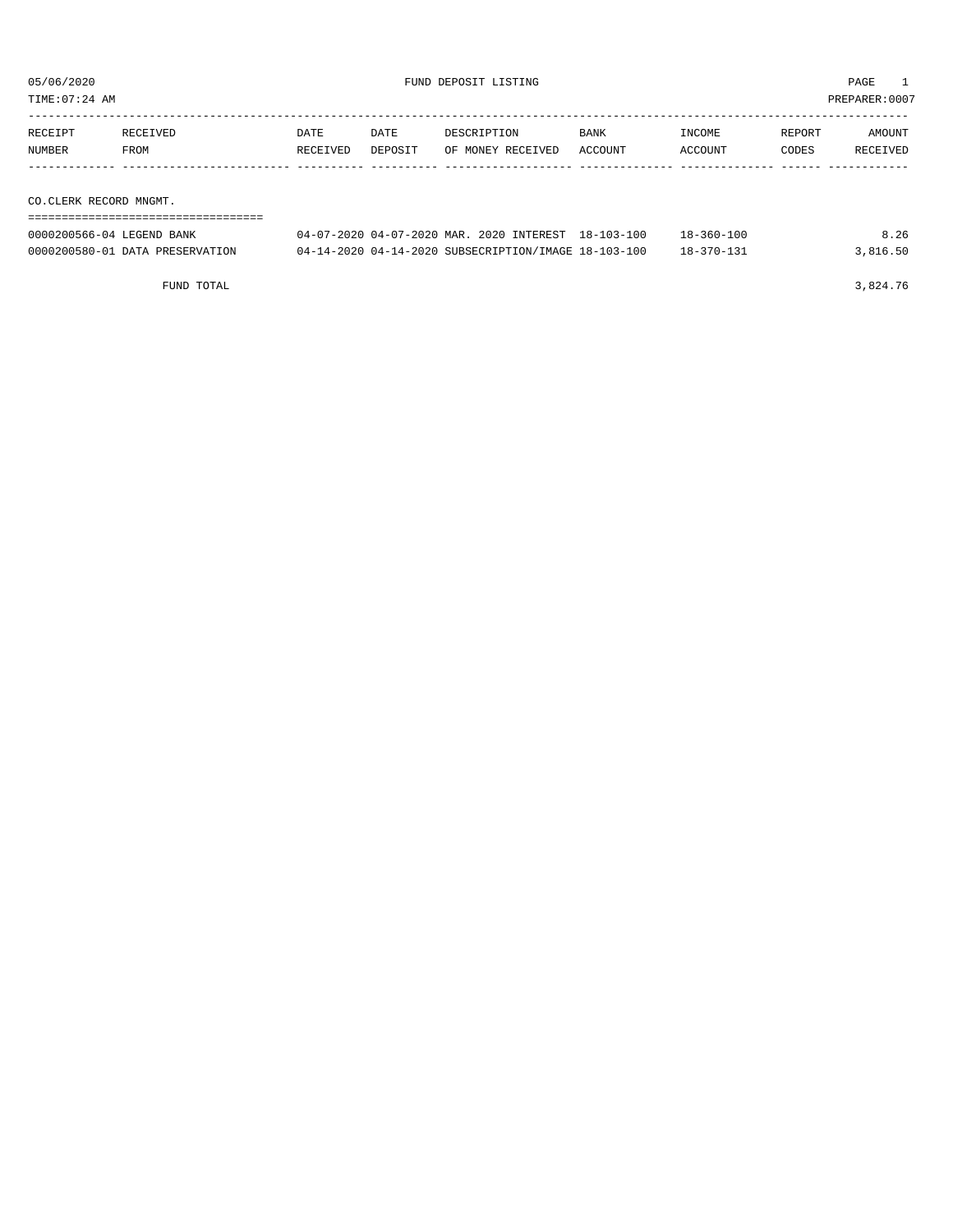TIME:07:24 AM PREPARER:0007 -----------------------------------------------------------------------------------------------------------------------------------

| RECEIPT | <b>RECEIVED</b> | DATE            | DATE           | DESCRIPTION       | <b>BANK</b>    | INCOME  | REPORT | AMOUNT          |
|---------|-----------------|-----------------|----------------|-------------------|----------------|---------|--------|-----------------|
| NUMBER  | FROM            | <b>RECEIVED</b> | <b>DEPOSTT</b> | OF MONEY RECEIVED | <b>ACCOUNT</b> | ACCOUNT | CODES  | <b>RECEIVED</b> |
|         |                 |                 |                |                   |                |         |        |                 |

DIST.CLK.RECORDS MNGMT.

===================================

| 0000200566-05 LEGEND BANK | 04-07-2020 04-07-2020 MAR. 2020 INTEREST 19-103-100 |  | 19-360-100 | 1.50 |
|---------------------------|-----------------------------------------------------|--|------------|------|
|                           |                                                     |  |            |      |

FUND TOTAL 1.50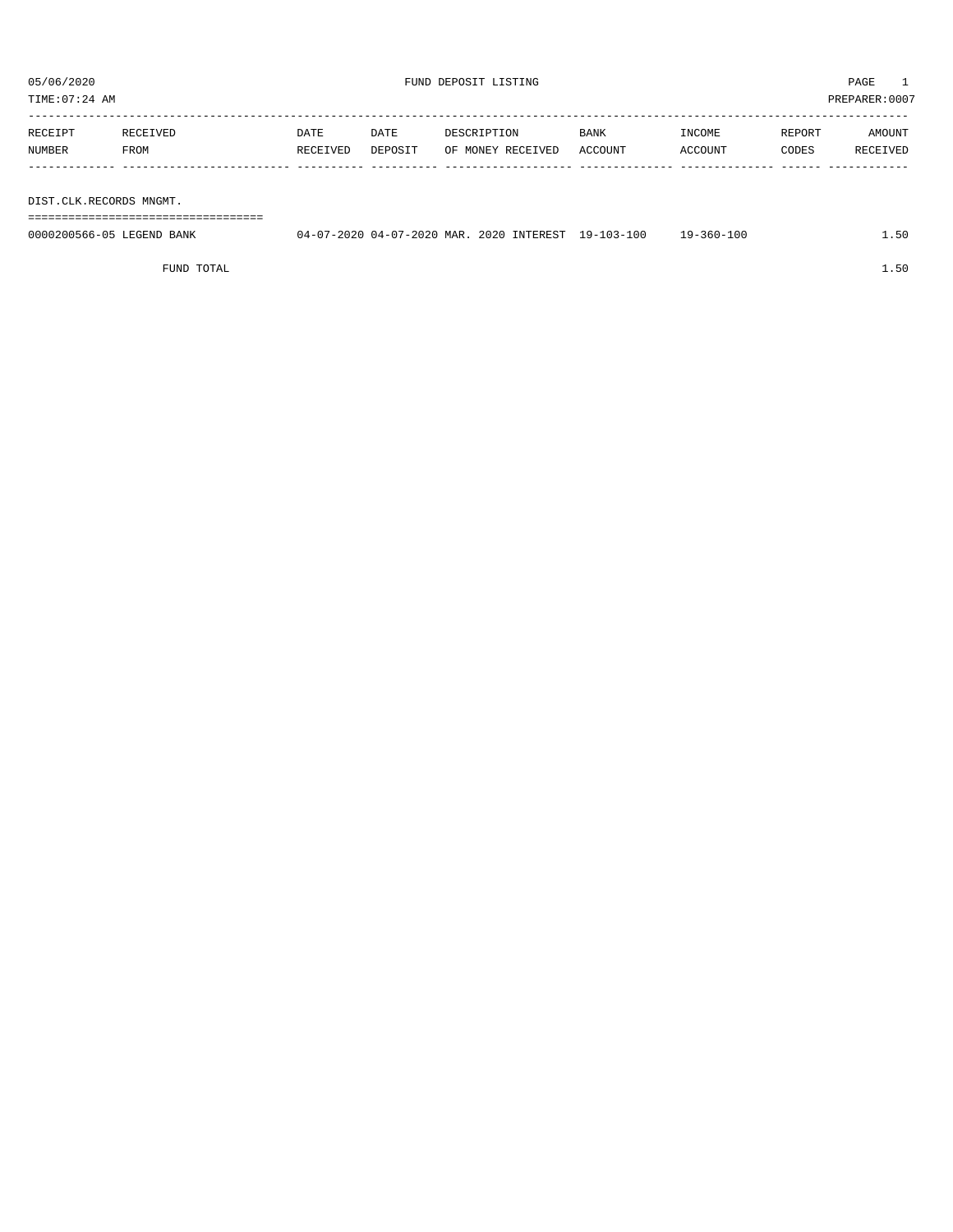| PREPARER: 0007<br>TIME:07:24 AM |                  |                  |                 |                                  |                 |                   |                 |                    |
|---------------------------------|------------------|------------------|-----------------|----------------------------------|-----------------|-------------------|-----------------|--------------------|
| RECEIPT<br>NUMBER               | RECEIVED<br>FROM | DATE<br>RECEIVED | DATE<br>DEPOSIT | DESCRIPTION<br>OF MONEY RECEIVED | BANK<br>ACCOUNT | INCOME<br>ACCOUNT | REPORT<br>CODES | AMOUNT<br>RECEIVED |
|                                 |                  |                  |                 |                                  |                 |                   |                 |                    |

COUNTY OFFICES REC.MNGMT.

===================================

| 0000200566-06 LEGEND BANK | 17-2020 04-07-2020 MAR.<br>N 4. | 2020 INTEREST | $20 - 103 - 100$ | $20 - 360 - 100$ |  |
|---------------------------|---------------------------------|---------------|------------------|------------------|--|
|                           |                                 |               |                  |                  |  |

FUND TOTAL 12.32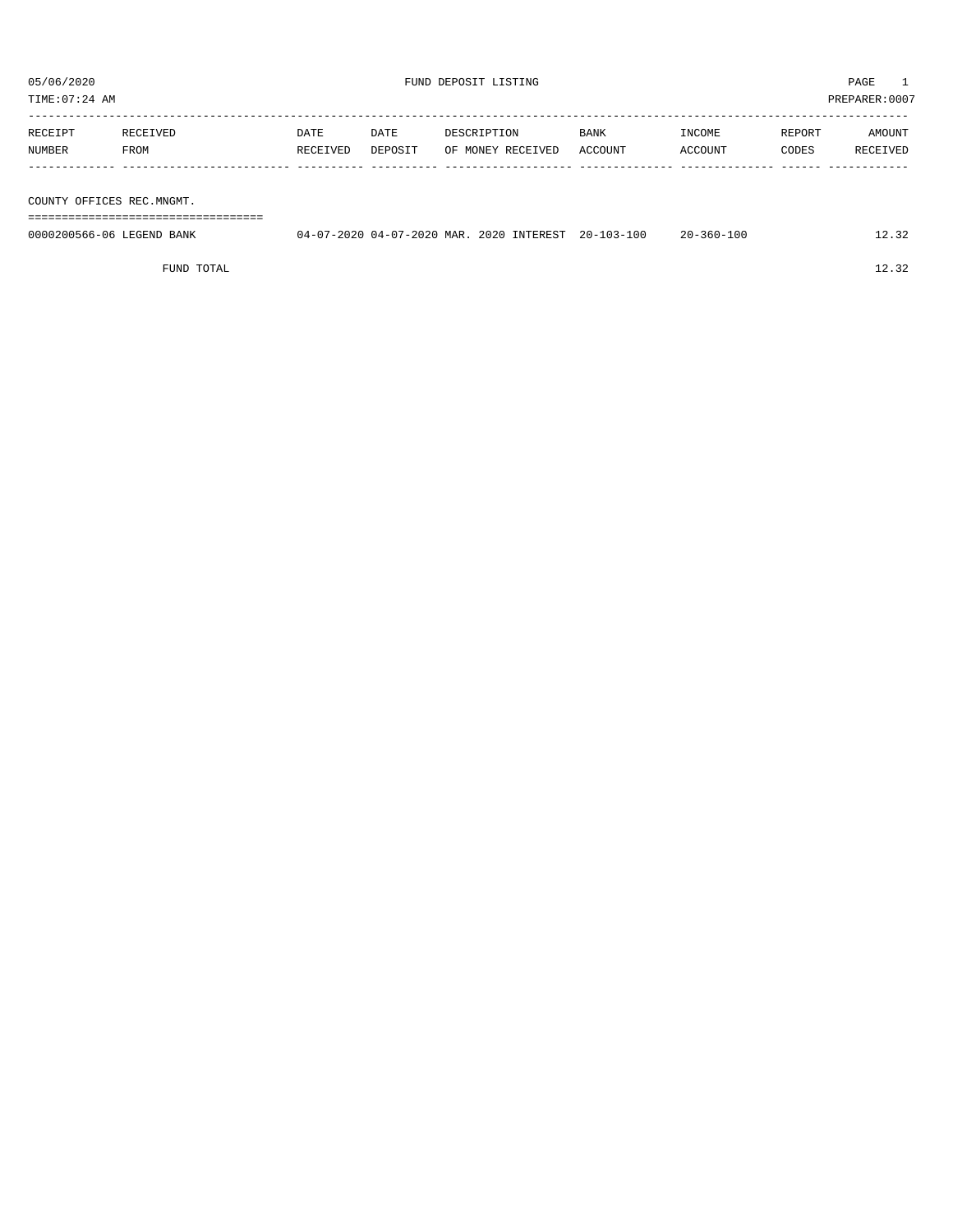05/06/2020 FUND DEPOSIT LISTING PAGE 1

| RECEIPT | <b>RECEIVED</b> | DATE     | DATE    | דידס דפר/פתח         | <b>BANK</b> | INCOME  | REPORT | AMOUNT          |
|---------|-----------------|----------|---------|----------------------|-------------|---------|--------|-----------------|
| NUMBER  | FROM            | RECEIVED | DEPOSIT | RECEIVED<br>OF MONEY | ACCOUNT     | ACCOUNT | CODES  | <b>RECEIVED</b> |
|         |                 |          |         |                      |             |         |        |                 |

FANNIN CO. R & B #1 FUND

===================================

| 0000200554-02 TAX A/C            |                               | 04-02-2020 04-02-2020 WEEK OF 03/27/2020  | $21 - 103 - 100$ | $21 - 321 - 300$ | 472.82   |
|----------------------------------|-------------------------------|-------------------------------------------|------------------|------------------|----------|
| 0000200555-02 TAX A/C            |                               | 04-02-2020 04-02-2020 WEEK OF 03/20/2020  | $21 - 103 - 100$ | $21 - 321 - 300$ | 6.12     |
| 0000200555-06 TAX A/C            |                               | 04-02-2020 04-02-2020 WEEK OF 03/20/2020  | $21 - 103 - 100$ | $21 - 321 - 200$ | 74.59    |
| 0000200556-02 TAX A/C            |                               | 04-02-2020 04-02-2020 WEEK OF 03/27/2020  | $21 - 103 - 100$ | $21 - 321 - 300$ | 2.04     |
| 0000200559-01 JOANNA SMITH       | 04-02-2020 04-02-2020 CULVERT |                                           | $21 - 103 - 100$ | $21 - 370 - 145$ | 179.28   |
| 0000200560-03 APPRAISAL DISTRICT | 04-03-2020 04-03-2020 TAXES   |                                           | $21 - 103 - 100$ | $21 - 310 - 110$ | 1,735.15 |
| 0000200560-09 APPRAISAL DISTRICT | 04-03-2020 04-03-2020 TAXES   |                                           | $21 - 103 - 100$ | $21 - 310 - 120$ | 0.30     |
| 0000200561-01 GARY L. WHITLOCK   |                               | 04-03-2020 04-03-2020 COMMISSIONER BADGE  | $21 - 103 - 100$ | $21 - 621 - 340$ | 153.45   |
| 0000200564-02 TEXPOOL            |                               | 04-03-2020 04-03-2020 MAR, 2020 INTEREST  | $21 - 103 - 175$ | $21 - 360 - 100$ | 15.58    |
| 0000200566-07 LEGEND BANK        |                               | 04-07-2020 04-07-2020 MAR. 2020 INTEREST  | $21 - 103 - 100$ | $21 - 360 - 100$ | 104.58   |
| 0000200567-02 COMPTROLLER        |                               | 04-13-2020 04-13-2020 FEB. 2020 LOCAL DAL | $21 - 103 - 100$ | $21 - 318 - 160$ | 4,434.50 |
| 0000200568-03 APPRAISAL DISTRICT | 04-13-2020 04-13-2020 TAXES   |                                           | $21 - 103 - 100$ | $21 - 310 - 110$ | 1,340.94 |
| 0000200568-09 APPRAISAL DISTRICT | 04-13-2020 04-13-2020 TAXES   |                                           | $21 - 103 - 100$ | $21 - 310 - 120$ | 26.35    |
| 0000200572-02 TAX A/C            |                               | 04-13-2020 04-13-2020 WEEK OF 04/03/2020  | $21 - 103 - 100$ | $21 - 321 - 300$ | 672.54   |
| 0000200584-04 APPRAISAL DISTRICT | 04-17-2020 04-17-2020 TAXES   |                                           | $21 - 103 - 100$ | $21 - 310 - 110$ | 2,101.20 |
| 0000200592-02 TAX A/C            |                               | 04-20-2020 04-20-2020 WEEK OF 04/10/2020  | $21 - 103 - 100$ | $21 - 321 - 300$ | 588.98   |
| 0000200596-02 TAX A/C            |                               | 04-23-2020 04-23-2020 WEEK OF 04/17/2020  | $21 - 103 - 100$ | $21 - 321 - 300$ | 658.28   |
| 0000200597-02 TAX A/C            |                               | 04-23-2020 04-23-2020 WEEK OF 04/10/2020  | $21 - 103 - 100$ | $21 - 321 - 300$ | 40.76    |
| 0000200605-04 APPRAISAL DISTRICT | 04-24-2020 04-24-2020 TAXES   |                                           | $21 - 103 - 100$ | $21 - 310 - 110$ | 924.43   |
| 0000200605-10 APPRAISAL DISTRICT | 04-24-2020 04-24-2020 TAXES   |                                           | $21 - 103 - 100$ | $21 - 310 - 120$ | 257.25   |

FUND TOTAL  $13,789.14$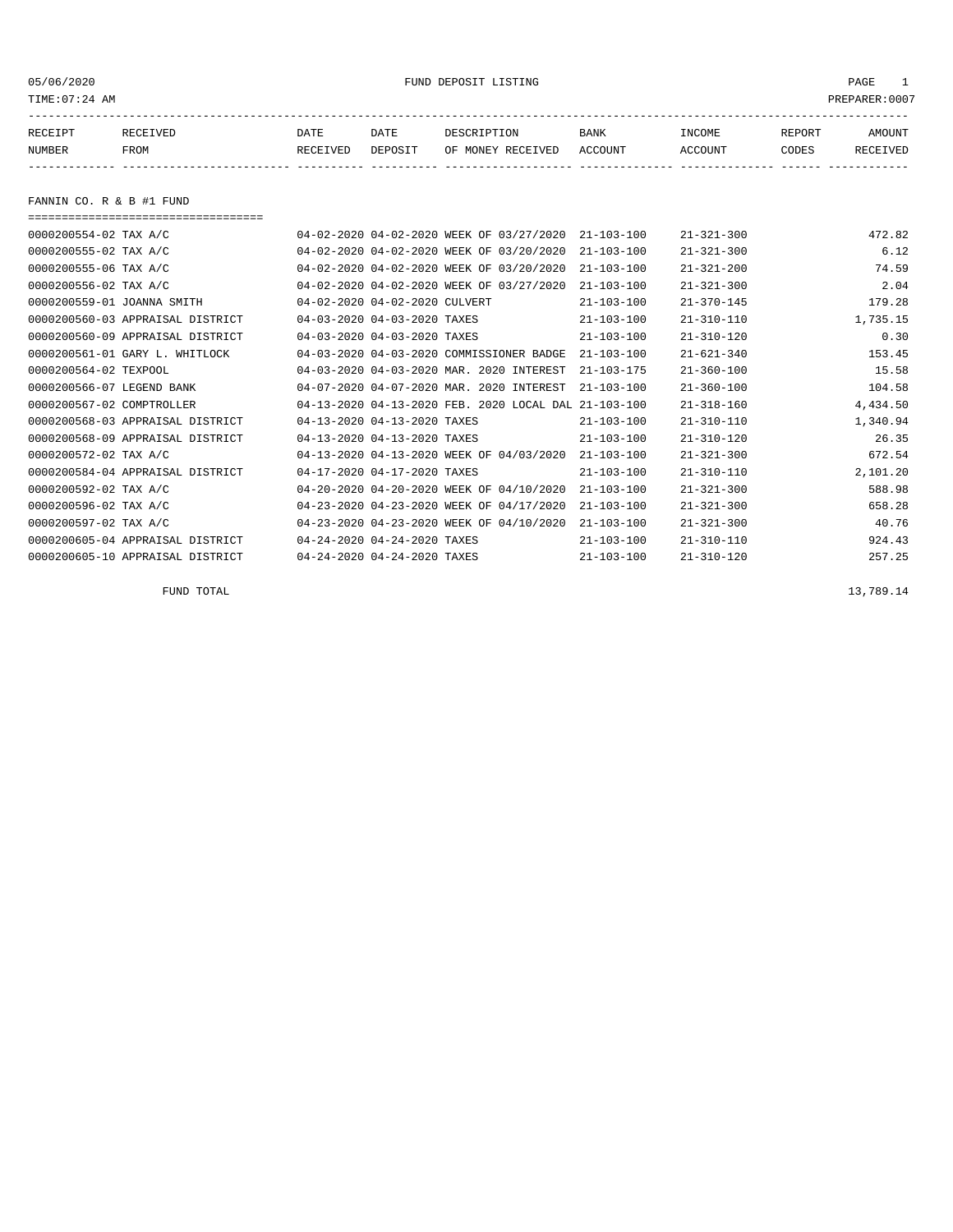05/06/2020 PUND DEPOSIT LISTING PAGE 1

| RECEIPT | <b>RECEIVED</b> | DATE     | DATE    | DESCRIPTION       | <b>BANK</b> | INCOME  | <b>REPORT</b> | AMOUNT          |
|---------|-----------------|----------|---------|-------------------|-------------|---------|---------------|-----------------|
| NUMBER  | FROM            | RECEIVED | DEPOSIT | OF MONEY RECEIVED | ACCOUNT     | ACCOUNT | CODES         | <b>RECEIVED</b> |
|         |                 |          |         |                   |             |         |               |                 |

FANNIN CO. R & B #2 FUND

| ==================================== |                               |                                                      |                  |                  |          |
|--------------------------------------|-------------------------------|------------------------------------------------------|------------------|------------------|----------|
| 0000200554-03 TAX A/C                |                               | 04-02-2020 04-02-2020 WEEK OF 03/27/2020             | $22 - 103 - 100$ | $22 - 321 - 300$ | 550.77   |
| 0000200555-03 TAX A/C                |                               | 04-02-2020 04-02-2020 WEEK OF 03/20/2020             | $22 - 103 - 100$ | $22 - 321 - 300$ | 7.12     |
| 0000200555-07 TAX A/C                |                               | 04-02-2020 04-02-2020 WEEK OF 03/20/2020             | $22 - 103 - 100$ | $22 - 321 - 200$ | 86.89    |
| 0000200556-03 TAX A/C                |                               | 04-02-2020 04-02-2020 WEEK OF 03/27/2020             | $22 - 103 - 100$ | $22 - 321 - 300$ | 2.37     |
| 0000200560-04 APPRAISAL DISTRICT     | 04-03-2020 04-03-2020 TAXES   |                                                      | $22 - 103 - 100$ | $22 - 310 - 110$ | 2,021.22 |
| 0000200560-10 APPRAISAL DISTRICT     | 04-03-2020 04-03-2020 TAXES   |                                                      | $22 - 103 - 100$ | $22 - 310 - 120$ | 0.34     |
| 0000200564-03 TEXPOOL                |                               | 04-03-2020 04-03-2020 MAR. 2020 INTEREST             | $22 - 103 - 175$ | $22 - 360 - 100$ | 222.97   |
| 0000200566-08 LEGEND BANK            |                               | 04-07-2020 04-07-2020 MAR. 2020 INTEREST             | $22 - 103 - 100$ | $22 - 360 - 100$ | 120.36   |
| 0000200567-03 COMPTROLLER            |                               | 04-13-2020 04-13-2020 FEB. 2020 LOCAL SAL 22-103-100 |                  | $22 - 318 - 160$ | 5,165.61 |
| 0000200568-04 APPRAISAL DISTRICT     | 04-13-2020 04-13-2020 TAXES   |                                                      | $22 - 103 - 100$ | $22 - 310 - 110$ | 1,562.01 |
| 0000200568-10 APPRAISAL DISTRICT     | 04-13-2020 04-13-2020 TAXES   |                                                      | $22 - 103 - 100$ | $22 - 310 - 120$ | 30.69    |
| 0000200569-01 WILLIAM F. MACSISAK    | 04-13-2020 04-13-2020 CULVERT |                                                      | $22 - 103 - 100$ | $22 - 370 - 145$ | 334.80   |
| 0000200570-01 GABINO BALDERES        | 04-13-2020 04-13-2020 CULVERT |                                                      | $22 - 103 - 100$ | $22 - 370 - 145$ | 150.00   |
| 0000200572-03 TAX A/C                |                               | 04-13-2020 04-13-2020 WEEK OF 04/03/2020             | $22 - 103 - 100$ | $22 - 321 - 300$ | 783.42   |
| 0000200584-05 APPRAISAL DISTRICT     | 04-17-2020 04-17-2020 TAXES   |                                                      | $22 - 103 - 100$ | $22 - 310 - 110$ | 2,447.62 |
| 0000200592-03 TAX A/C                |                               | 04-20-2020 04-20-2020 WEEK OF 04/10/2020             | $22 - 103 - 100$ | $22 - 321 - 300$ | 686.09   |
| 0000200596-03 TAX A/C                |                               | 04-23-2020 04-23-2020 WEEK OF 04/17/2020             | $22 - 103 - 100$ | $22 - 321 - 300$ | 766.80   |
| 0000200597-03 TAX A/C                |                               | 04-23-2020 04-23-2020 WEEK OF 04/10/2020             | $22 - 103 - 100$ | $22 - 321 - 300$ | 47.48    |
| 0000200605-05 APPRAISAL DISTRICT     | 04-24-2020 04-24-2020 TAXES   |                                                      | $22 - 103 - 100$ | $22 - 310 - 110$ | 1,076.83 |
| 0000200605-11 APPRAISAL DISTRICT     | 04-24-2020 04-24-2020 TAXES   |                                                      | $22 - 103 - 100$ | $22 - 310 - 120$ | 299.67   |
| 0000200616-01 JORGE LOPEZ            | 04-29-2020 04-29-2020 CULVERT |                                                      | $22 - 103 - 100$ | $22 - 370 - 145$ | 334.80   |
| 0000200617-01 BOBBY G. TODD          | 04-29-2020 04-29-2020 CULVERT |                                                      | $22 - 103 - 100$ | $22 - 370 - 145$ | 149.40   |
| 0000200618-01 KEVIN SELF             | 04-29-2020 04-29-2020 CULVERT |                                                      | $22 - 103 - 100$ | $22 - 370 - 145$ | 267.84   |

FUND TOTAL  $17,115.10$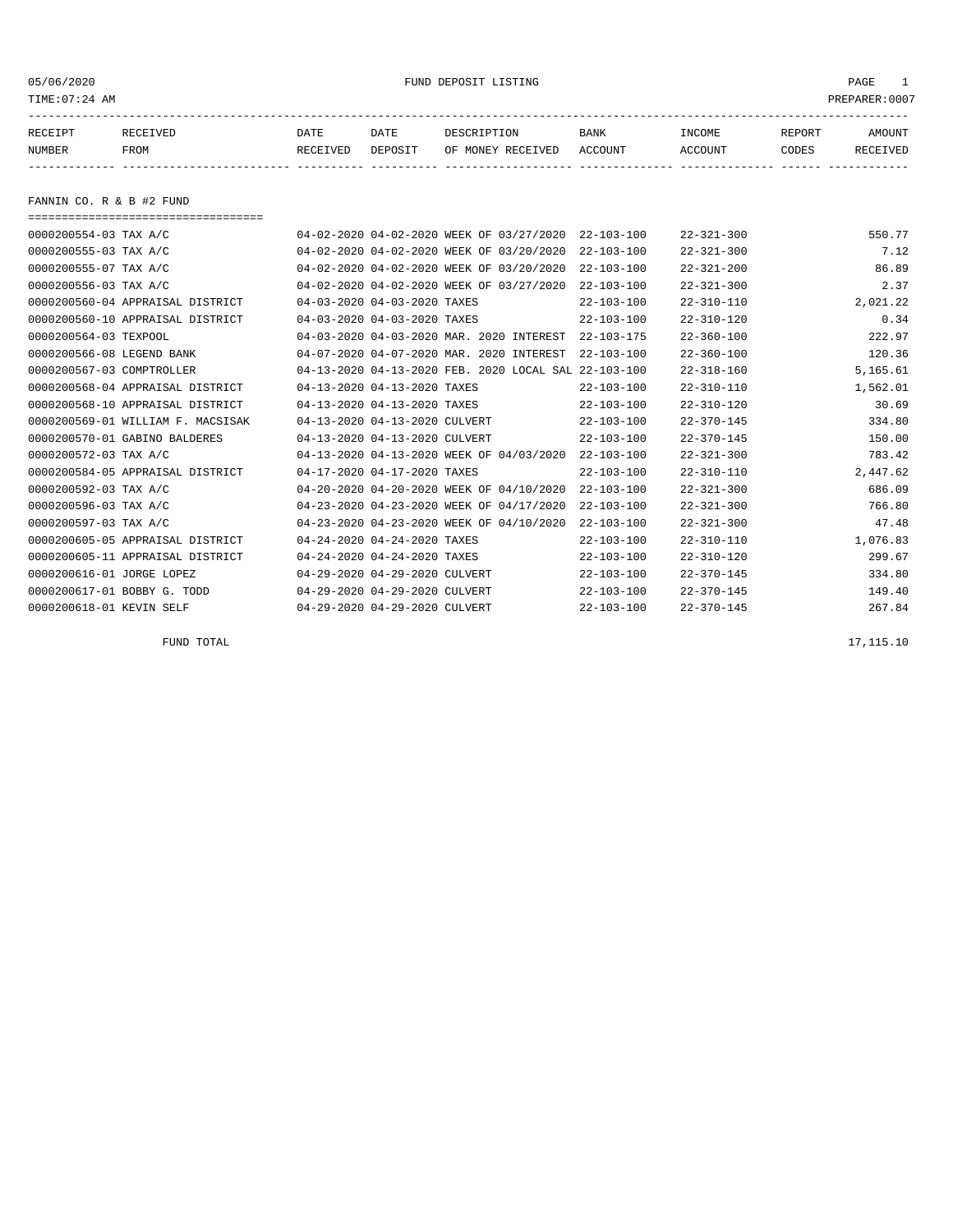05/06/2020 PUND DEPOSIT LISTING PAGE 1

| RECEIPT | <b>RECEIVED</b> | DATE     | DATE    | דידס דפר/פתח         | <b>BANK</b> | INCOME  | REPORT | AMOUNT          |
|---------|-----------------|----------|---------|----------------------|-------------|---------|--------|-----------------|
| NUMBER  | FROM            | RECEIVED | DEPOSIT | RECEIVED<br>OF MONEY | ACCOUNT     | ACCOUNT | CODES  | <b>RECEIVED</b> |
|         |                 |          |         |                      |             |         |        |                 |

FANNIN CO. R & B #3 FUND

===================================

| 0000200554-04 TAX A/C             |                               | 04-02-2020 04-02-2020 WEEK OF 03/27/2020             | $23 - 103 - 100$ | $23 - 321 - 300$ | 826.15   |
|-----------------------------------|-------------------------------|------------------------------------------------------|------------------|------------------|----------|
| 0000200555-04 TAX A/C             |                               | 04-02-2020 04-02-2020 WEEK OF 03/20/2020             | $23 - 103 - 100$ | $23 - 321 - 300$ | 10.68    |
| 0000200555-08 TAX A/C             |                               | 04-02-2020 04-02-2020 WEEK OF 03/20/2020             | $23 - 103 - 100$ | $23 - 321 - 200$ | 130.34   |
| 0000200556-04 TAX A/C             |                               | 04-02-2020 04-02-2020 WEEK OF 03/27/2020             | $23 - 103 - 100$ | $23 - 321 - 300$ | 3.56     |
| 0000200560-05 APPRAISAL DISTRICT  | 04-03-2020 04-03-2020 TAXES   |                                                      | $23 - 103 - 100$ | $23 - 310 - 110$ | 3,031.83 |
| 0000200560-11 APPRAISAL DISTRICT  | 04-03-2020 04-03-2020 TAXES   |                                                      | $23 - 103 - 100$ | $23 - 310 - 120$ | 0.51     |
| 0000200564-04 TEXPOOL             |                               | 04-03-2020 04-03-2020 MAR. 2020 INTEREST             | $23 - 103 - 175$ | $23 - 360 - 100$ | 358.70   |
| 0000200566-09 LEGEND BANK         |                               | 04-07-2020 04-07-2020 MAR. 2020 INTEREST             | $23 - 103 - 100$ | $23 - 360 - 100$ | 147.71   |
| 0000200567-04 COMPTROLLER         |                               | 04-13-2020 04-13-2020 FEB. 2020 LOCAL SAL            | $23 - 103 - 100$ | $23 - 318 - 160$ | 7,748.42 |
| 0000200568-05 APPRAISAL DISTRICT  | 04-13-2020 04-13-2020 TAXES   |                                                      | $23 - 103 - 100$ | $23 - 310 - 110$ | 2,343.02 |
| 0000200568-11 APPRAISAL DISTRICT  | 04-13-2020 04-13-2020 TAXES   |                                                      | $23 - 103 - 100$ | $23 - 310 - 120$ | 46.03    |
| 0000200572-04 TAX A/C             |                               | 04-13-2020 04-13-2020 WEEK OF 04/03/2020             | $23 - 103 - 100$ | $23 - 321 - 300$ | 1,175.13 |
| 0000200574-01 DARRIN JONES        | 04-13-2020 04-13-2020 CULVERT |                                                      | $23 - 103 - 100$ | $23 - 370 - 145$ | 430.00   |
| 0000200584-06 APPRAISAL DISTRICT  | 04-17-2020 04-17-2020 TAXES   |                                                      | $23 - 103 - 100$ | $23 - 310 - 110$ | 3,671.44 |
| 0000200592-04 TAX A/C             |                               | 04-20-2020 04-20-2020 WEEK OF 04/10/2020             | $23 - 103 - 100$ | $23 - 321 - 300$ | 1,029.13 |
| 0000200596-04 TAX A/C             |                               | 04-23-2020 04-23-2020 WEEK OF 04/17/2020             | $23 - 103 - 100$ | $23 - 321 - 300$ | 1,150.20 |
| 0000200597-04 TAX A/C             |                               | 04-23-2020 04-23-2020 WEEK OF 04/10/2020             | $23 - 103 - 100$ | $23 - 321 - 300$ | 71.22    |
| 0000200605-06 APPRAISAL DISTRICT  | 04-24-2020 04-24-2020 TAXES   |                                                      | $23 - 103 - 100$ | $23 - 310 - 110$ | 1,615.25 |
| 0000200605-12 APPRAISAL DISTRICT  | 04-24-2020 04-24-2020 TAXES   |                                                      | $23 - 103 - 100$ | $23 - 310 - 120$ | 449.50   |
| 0000200606-01 CITY OF HONEY GROVE | 04-24-2020 04-24-2020 FUEL    |                                                      | $23 - 103 - 100$ | $23 - 370 - 145$ | 91.52    |
| 0000200609-01 JERRY MAGNESS       |                               | 04-27-2020 04-27-2020 SALE OF CHAINSAW CH 23-103-100 |                  | $23 - 370 - 130$ | 25.00    |

FUND TOTAL 24,355.34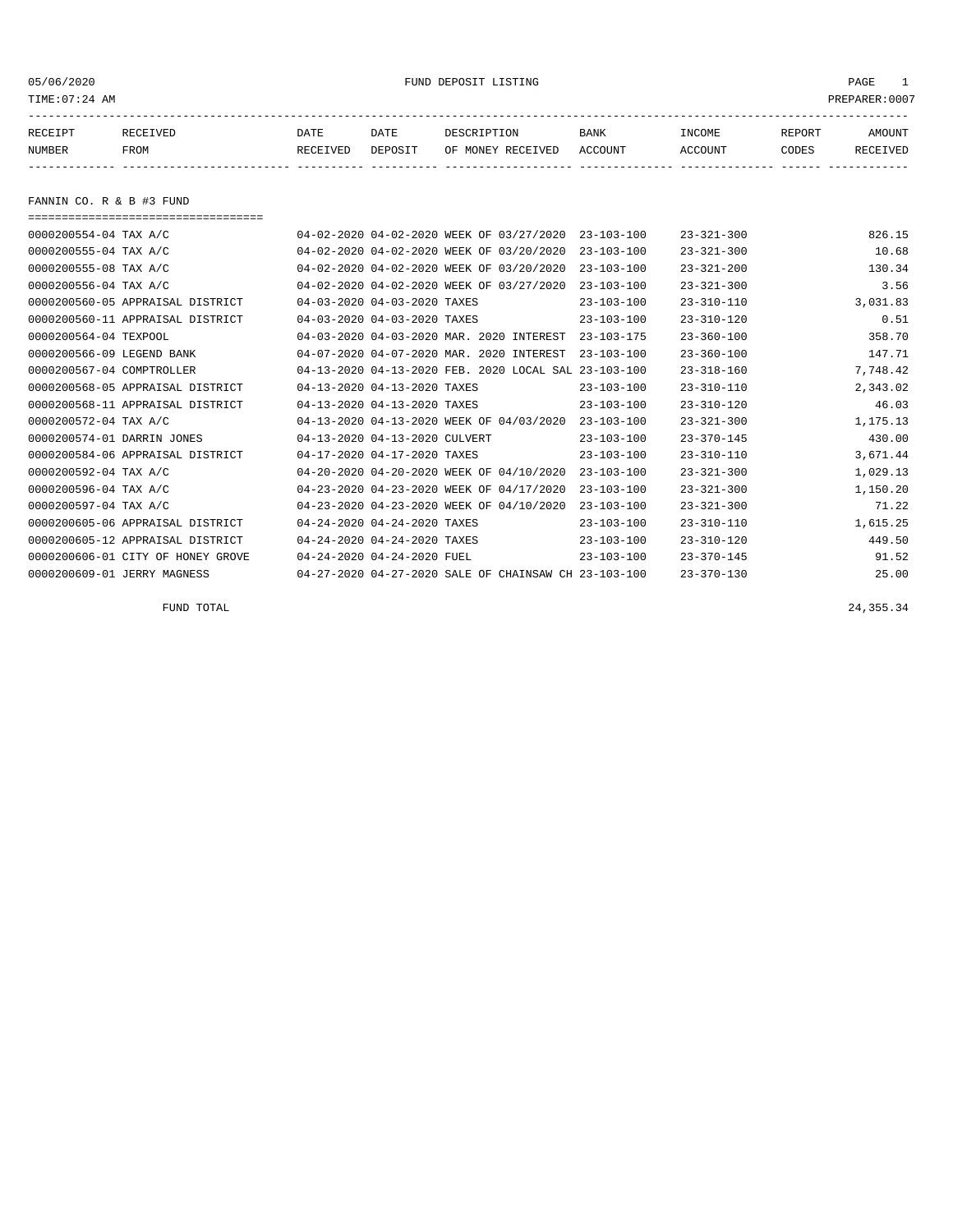05/06/2020 PUND DEPOSIT LISTING PAGE 1

| RECEIPT | <b>RECEIVED</b> | DATE     | DATE    | DESCRIPTION       | <b>BANK</b> | INCOME  | REPORT | AMOUNT          |
|---------|-----------------|----------|---------|-------------------|-------------|---------|--------|-----------------|
| NUMBER  | FROM            | RECEIVED | DEPOSIT | OF MONEY RECEIVED | ACCOUNT     | ACCOUNT | CODES  | <b>RECEIVED</b> |
|         |                 |          |         |                   |             |         |        |                 |

FANNIN CO. R & B #4 FUND

| ====================================                                  |                               |                                                      |                  |                  |          |
|-----------------------------------------------------------------------|-------------------------------|------------------------------------------------------|------------------|------------------|----------|
| 0000200554-05 TAX A/C                                                 |                               | 04-02-2020 04-02-2020 WEEK OF 03/27/2020             | $24 - 103 - 100$ | $24 - 321 - 300$ | 470.26   |
| 0000200555-05 TAX A/C                                                 |                               | 04-02-2020 04-02-2020 WEEK OF 03/20/2020             | $24 - 103 - 100$ | $24 - 321 - 300$ | 6.08     |
| 0000200555-09 TAX A/C                                                 |                               | 04-02-2020 04-02-2020 WEEK OF 03/20/2020             | $24 - 103 - 100$ | $24 - 321 - 200$ | 74.19    |
| 0000200556-05 TAX A/C                                                 |                               | 04-02-2020 04-02-2020 WEEK OF 03/27/2020             | $24 - 103 - 100$ | $24 - 321 - 300$ | 2.03     |
| 0000200560-06 APPRAISAL DISTRICT                                      | 04-03-2020 04-03-2020 TAXES   |                                                      | $24 - 103 - 100$ | $24 - 310 - 110$ | 1,725.78 |
| 0000200560-12 APPRAISAL DISTRICT                                      | 04-03-2020 04-03-2020 TAXES   |                                                      | $24 - 103 - 100$ | $24 - 310 - 120$ | 0.29     |
| 0000200564-05 TEXPOOL                                                 |                               | 04-03-2020 04-03-2020 MAR. 2020 INTEREST             | $24 - 103 - 175$ | $24 - 360 - 100$ | 93.34    |
| 0000200566-10 LEGEND BANK                                             |                               | 04-07-2020 04-07-2020 MAR. 2020 INTEREST             | $24 - 103 - 100$ | $24 - 360 - 100$ | 102.03   |
| 0000200567-05 COMPTROLLER                                             |                               | 04-13-2020 04-13-2020 FEB. 2020 LOCAL SAL 24-103-100 |                  | $24 - 318 - 160$ | 4,410.57 |
| 0000200568-06 APPRAISAL DISTRICT                                      | 04-13-2020 04-13-2020 TAXES   |                                                      | $24 - 103 - 100$ | $24 - 310 - 110$ | 1,333.70 |
| 0000200568-12 APPRAISAL DISTRICT                                      | 04-13-2020 04-13-2020 TAXES   |                                                      | $24 - 103 - 100$ | $24 - 310 - 120$ | 26.21    |
| 0000200572-05 TAX A/C                                                 |                               | 04-13-2020 04-13-2020 WEEK OF 04/03/2020             | $24 - 103 - 100$ | $24 - 321 - 300$ | 668.91   |
| 0000200584-07 APPRAISAL DISTRICT                                      | 04-17-2020 04-17-2020 TAXES   |                                                      | $24 - 103 - 100$ | $24 - 310 - 110$ | 2,089.86 |
| 0000200592-05 TAX A/C                                                 |                               | 04-20-2020 04-20-2020 WEEK OF 04/10/2020             | $24 - 103 - 100$ | $24 - 321 - 300$ | 585.80   |
| 0000200596-05 TAX A/C                                                 |                               | 04-23-2020 04-23-2020 WEEK OF 04/17/2020             | $24 - 103 - 100$ | $24 - 321 - 300$ | 654.72   |
| 0000200597-05 TAX A/C                                                 |                               | 04-23-2020 04-23-2020 WEEK OF 04/10/2020             | $24 - 103 - 100$ | $24 - 321 - 300$ | 40.54    |
| 0000200601-01 69 METAL RECYCLERS                                      |                               | 04-23-2020 04-23-2020 SALE OF SCRAP IRON             | $24 - 103 - 100$ | $24 - 370 - 138$ | 113.50   |
| 0000200605-07 APPRAISAL DISTRICT                                      | 04-24-2020 04-24-2020 TAXES   |                                                      | $24 - 103 - 100$ | $24 - 310 - 110$ | 919.44   |
| 0000200605-13 APPRAISAL DISTRICT                                      | 04-24-2020 04-24-2020 TAXES   |                                                      | $24 - 103 - 100$ | $24 - 310 - 120$ | 255.87   |
| 0000200610-01 MICHAEL A. AGERLID                                      | 04-27-2020 04-27-2020 CULVERT |                                                      | $24 - 103 - 100$ | $24 - 370 - 145$ | 980.00   |
| 0000200611-01 SHRUM                                                   |                               | 04-27-2020 04-27-2020 CULVERT - ON OAKLAN 24-103-100 |                  | $24 - 370 - 145$ | 322.00   |
| 0000200622-01 69 METAL RECYCLERS                                      |                               | 04-29-2020 04-29-2020 SALE OF SCRAP IRON             | $24 - 103 - 100$ | $24 - 370 - 138$ | 58.50    |
| 0000200623-01 WHITE STAR CONSULTING LLC 04-30-2020 04-30-2020 CULVERT |                               |                                                      | $24 - 103 - 100$ | $24 - 370 - 145$ | 403.80   |
| 0000200624-01 BARRY YOUNG                                             | 04-30-2020 04-30-2020 CULVERT |                                                      | $24 - 103 - 100$ | $24 - 370 - 145$ | 443.40   |
| 0000200625-01 CHRISTOPHER M. KIRBY                                    | 04-30-2020 04-30-2020 CULVERT |                                                      | $24 - 103 - 100$ | $24 - 370 - 145$ | 320.61   |

FUND TOTAL 16,101.43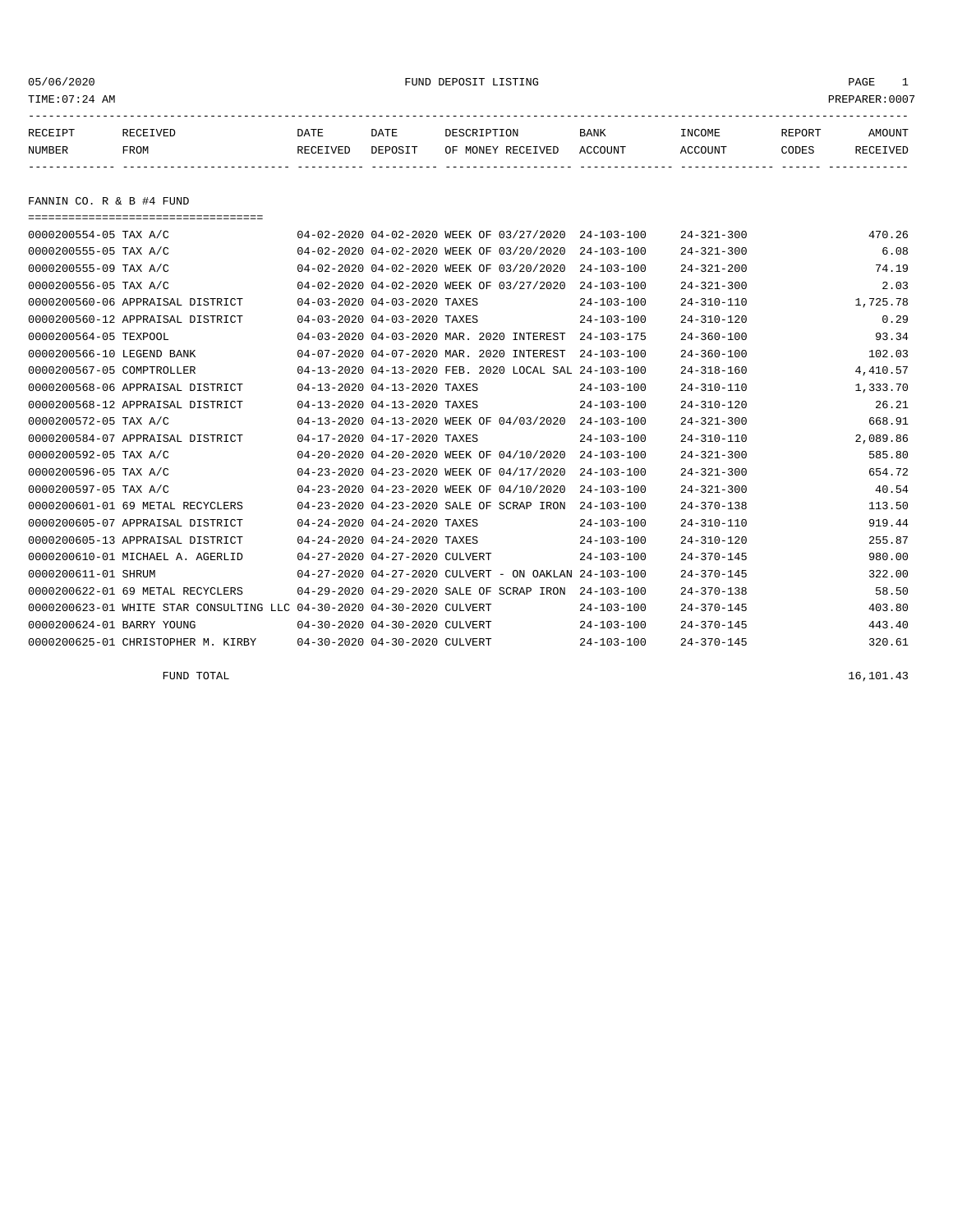TIME:07:24 AM PREPARER:0007

| RECEIPT | RECEIVED | DATE     | DATE    | DESCRIPTION       | BANK    | INCOME  | REPORT | AMOUNT   |
|---------|----------|----------|---------|-------------------|---------|---------|--------|----------|
| NUMBER  | FROM     | RECEIVED | DEPOSIT | OF MONEY RECEIVED | ACCOUNT | ACCOUNT | CODES  | RECEIVED |
|         |          |          |         |                   |         |         |        |          |
|         |          |          |         |                   |         |         |        |          |
|         |          |          |         |                   |         |         |        |          |

J.P.#1 JUST.CT.TECHNOLOGY

===================================

| 0000200566-1<br><sup>T</sup> EGEND<br>BANK | MAR.<br>04-07-2020<br>2020.<br>$04-$ | INTEREST<br>2020. | -103-100<br>$26 - 1$ | 100<br>$26 - 360 - 3$ | $\sim$ $\sim$ |
|--------------------------------------------|--------------------------------------|-------------------|----------------------|-----------------------|---------------|
|                                            |                                      |                   |                      |                       |               |

FUND TOTAL 10.21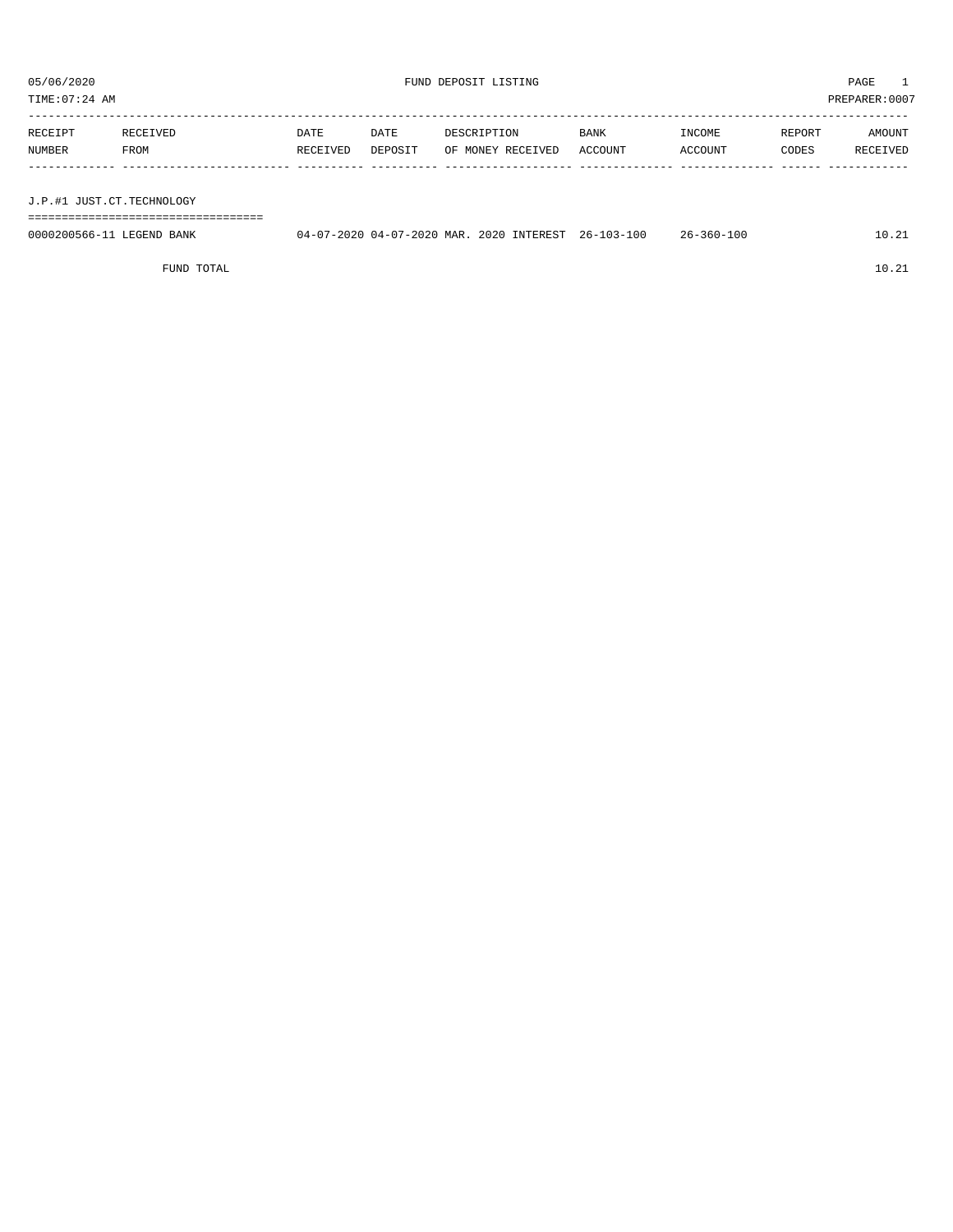TIME:07:24 AM PREPARER:0007

| RECEIPT                   | RECEIVED | DATE     | DATE    | DESCRIPTION       | <b>BANK</b> | INCOME  | REPORT | AMOUNT   |
|---------------------------|----------|----------|---------|-------------------|-------------|---------|--------|----------|
| NUMBER                    | FROM     | RECEIVED | DEPOSIT | OF MONEY RECEIVED | ACCOUNT     | ACCOUNT | CODES  | RECEIVED |
|                           |          |          |         |                   |             |         |        |          |
|                           |          |          |         |                   |             |         |        |          |
| J.P.#2 JUST.CT.TECHNOLOGY |          |          |         |                   |             |         |        |          |

===================================

| 0000200566-12 LEGEND BANK | 04-07-2020 04-07-2020 MAR. 2020 INTEREST 27-103-100 |  | $27 - 360 - 100$ | 1.95 |
|---------------------------|-----------------------------------------------------|--|------------------|------|

FUND TOTAL 1.95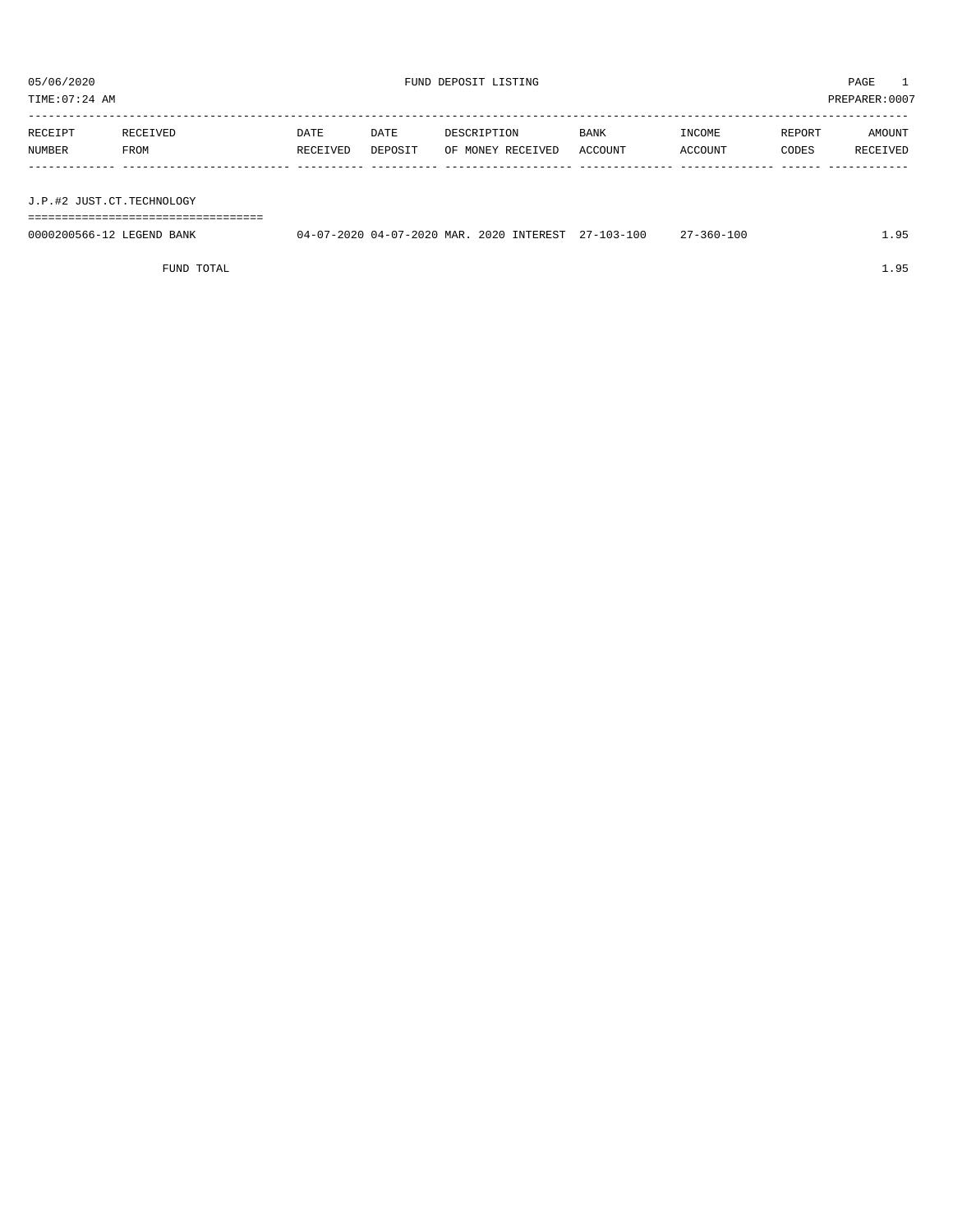TIME:07:24 AM PREPARER:0007

| RECEIPT | RECEIVED    | <b>DATE</b> | DATE    | DESCRIPTION       | BANK    | INCOME  | REPORT | AMOUNT   |
|---------|-------------|-------------|---------|-------------------|---------|---------|--------|----------|
| NUMBER  | <b>FROM</b> | RECEIVED    | DEPOSIT | OF MONEY RECEIVED | ACCOUNT | ACCOUNT | CODES  | RECEIVED |
|         |             |             |         |                   |         |         |        |          |
|         |             |             |         |                   |         |         |        |          |

J.P.#3 JUST.CT.TECHNOLOGY

===================================

| 0000200566-1<br>LEGEND<br>BANK | MAR<br>$04 - 07 - 20$<br>2020.<br>3020- | INTEREST<br>2020 | $103 -$<br>-100<br>$28 - 1$ | $28 - 360 - 100$ | $-0.20$ |
|--------------------------------|-----------------------------------------|------------------|-----------------------------|------------------|---------|
|                                |                                         |                  |                             |                  |         |

FUND TOTAL 1.20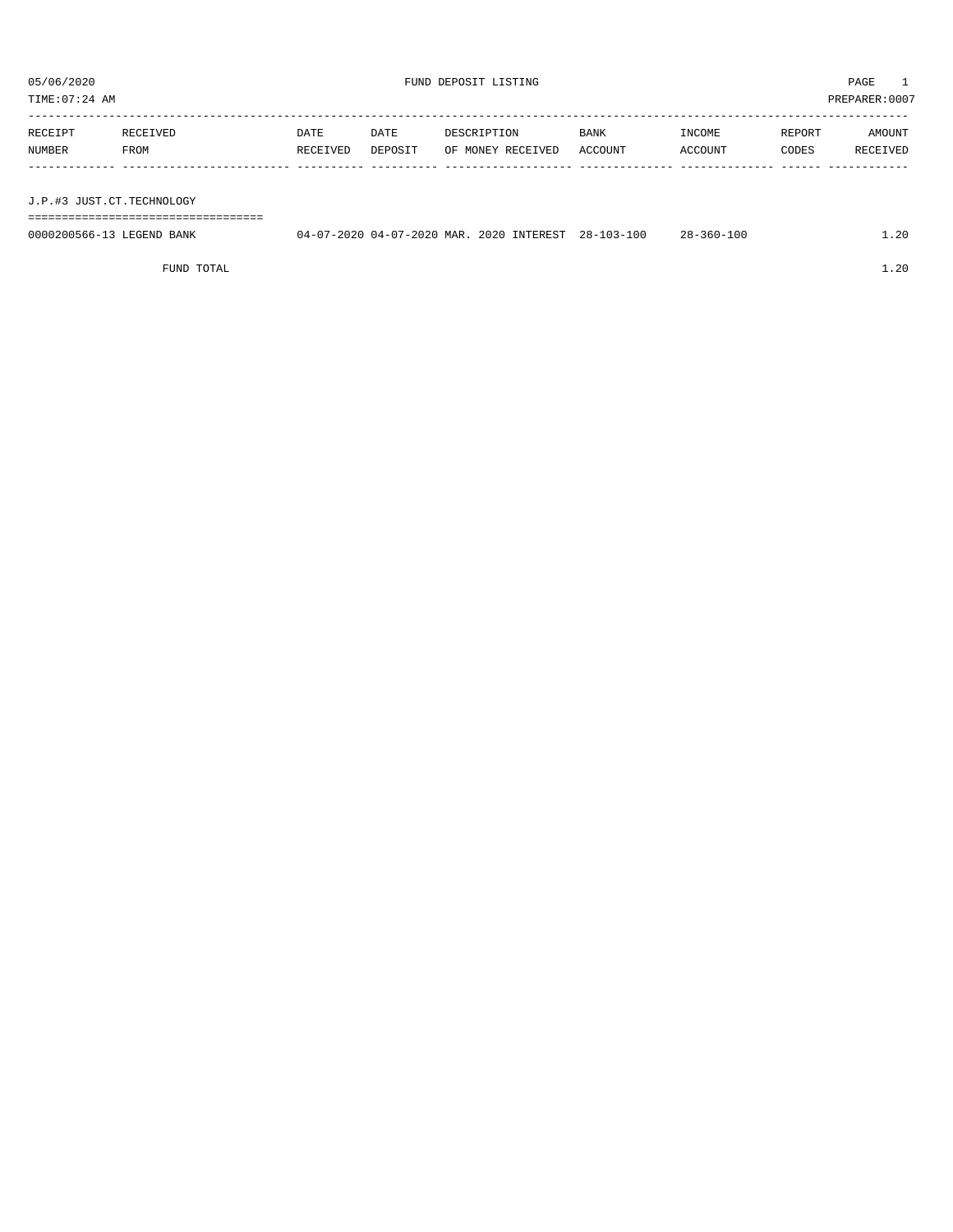TIME:07:24 AM PREPARER:0007

| RECEIPT       | <b>RECEIVED</b> | DATE     | DATE    | DESCRIPTION       | BANK    | INCOME  | REPORT | AMOUNT   |
|---------------|-----------------|----------|---------|-------------------|---------|---------|--------|----------|
| <b>NUMBER</b> | <b>FROM</b>     | RECEIVED | DEPOSIT | OF MONEY RECEIVED | ACCOUNT | ACCOUNT | CODES  | RECEIVED |
|               |                 |          |         |                   |         |         |        |          |

#### DISTRICT CT.RECORDS ARCHIVE

===================================

| 0000200566-14<br>BANK<br>LIBIC <del>I</del> BINIU. | $\sim$ $\sim$<br>MAR.<br>$-2020$<br>$\sim$ $\sim$ $\sim$<br>$114 -$<br>$\cdot$ | <b>TNTEREST</b><br>2020 | . | 100<br>360-<br>≺≄∙ | . 06 |
|----------------------------------------------------|--------------------------------------------------------------------------------|-------------------------|---|--------------------|------|
|                                                    |                                                                                |                         |   |                    |      |

FUND TOTAL 7.06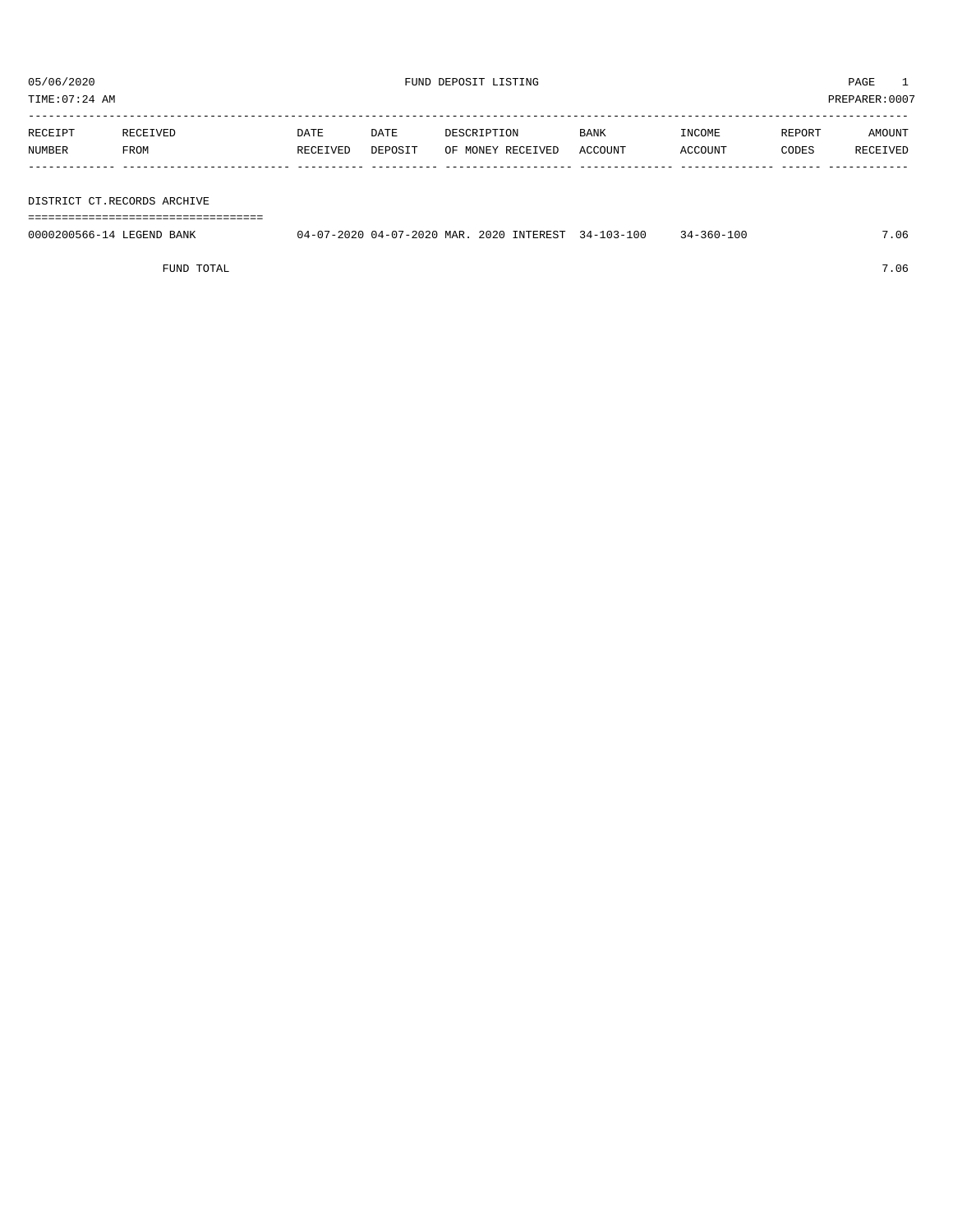| TIME:07:24 AM     |                  |                  |                 |                                  |                 |                   |                 | PREPARER: 0007     |
|-------------------|------------------|------------------|-----------------|----------------------------------|-----------------|-------------------|-----------------|--------------------|
| RECEIPT<br>NUMBER | RECEIVED<br>FROM | DATE<br>RECEIVED | DATE<br>DEPOSIT | DESCRIPTION<br>OF MONEY RECEIVED | BANK<br>ACCOUNT | INCOME<br>ACCOUNT | REPORT<br>CODES | AMOUNT<br>RECEIVED |
|                   |                  |                  |                 |                                  |                 |                   |                 |                    |
| LAW LIBRARY FUND  |                  |                  |                 |                                  |                 |                   |                 |                    |

===================================

| 0000200566-15 LEGEND BANK | 04-07-2020 04-07-2020 MAR. 2020 INTEREST 35-103-100 |  | $35 - 360 - 100$ | 37.26 |
|---------------------------|-----------------------------------------------------|--|------------------|-------|
|                           |                                                     |  |                  |       |

FUND TOTAL 37.26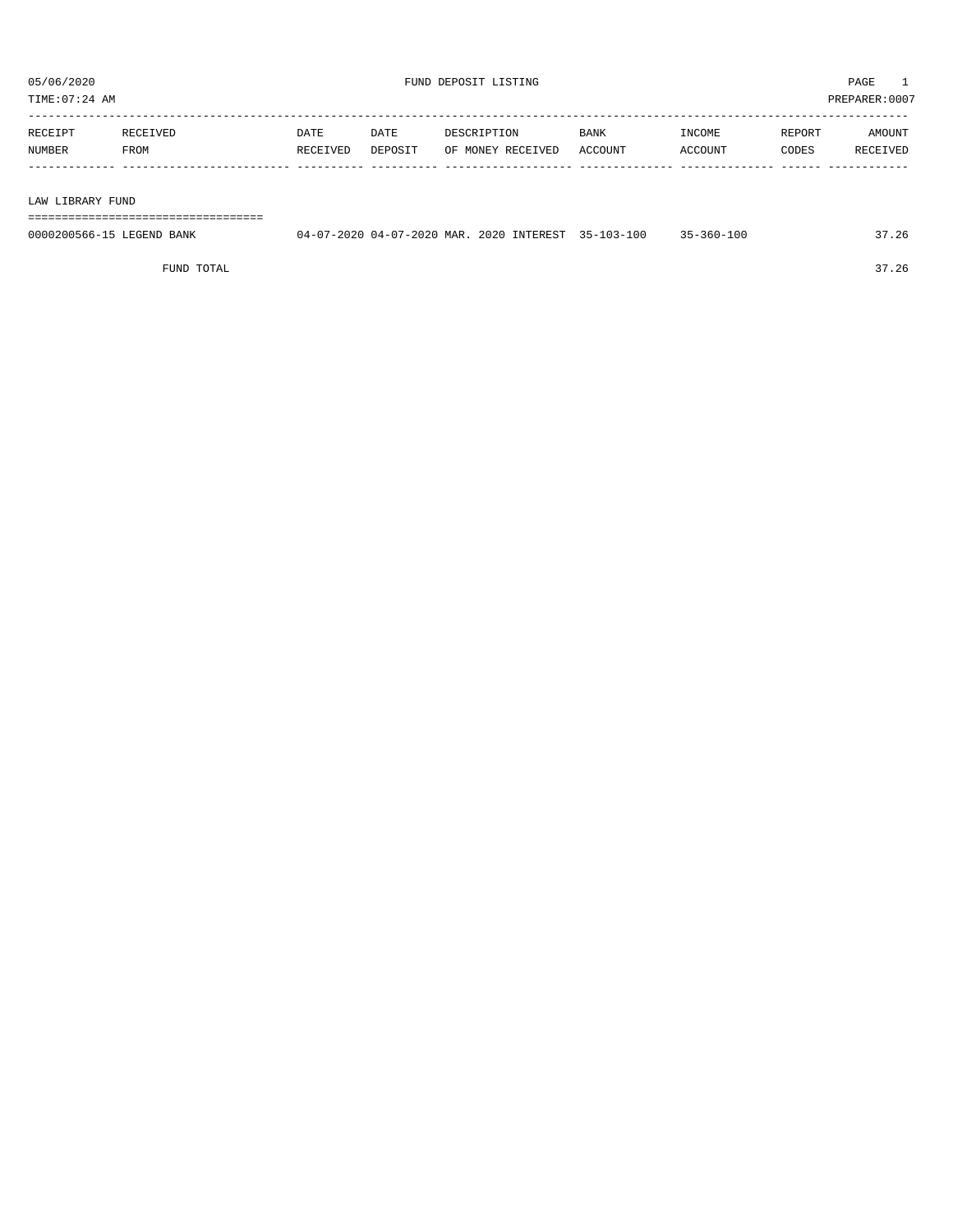TIME:07:24 AM PREPARER:0007

| RECEIPT | RECEIVED. | DATE     | DATE    | DESCRIPTION       | <b>BANK</b> | INCOME  | REPORT | AMOUNT          |
|---------|-----------|----------|---------|-------------------|-------------|---------|--------|-----------------|
| NUMBER  | FROM      | RECEIVED | DEPOSIT | OF MONEY RECEIVED | ACCOUNT     | ACCOUNT | CODES  | <b>RECEIVED</b> |
|         |           |          |         |                   |             |         |        |                 |

D.A. FEE ACCOUNT FUND

| 0000200552-01 DISTRICT ATTORNEY TRUST | 04-02-2020 04-02-2020 DISTRICT ATTORNEY F 36-103-136 |                  | $36 - 340 - 475$ | 240.00 |
|---------------------------------------|------------------------------------------------------|------------------|------------------|--------|
| 0000200566-23 LEGEND BANK             | 04-07-2020 04-07-2020 MAR. 2020 INTEREST 36-103-136  |                  | $36 - 360 - 100$ | 0.33   |
| 0000200566-24 LEGEND BANK             | 04-07-2020 04-07-2020 MAR. 2020 INTEREST 36-103-236  |                  | 36-360-236       | 0.10   |
| 0000200594-01 FANNIN COUNTY CSCD      | 04-20-2020 04-20-2020 BLOOD DRAWS                    | $36 - 103 - 136$ | $36 - 370 - 130$ | 135.01 |
|                                       |                                                      |                  |                  |        |

FUND TOTAL 375.44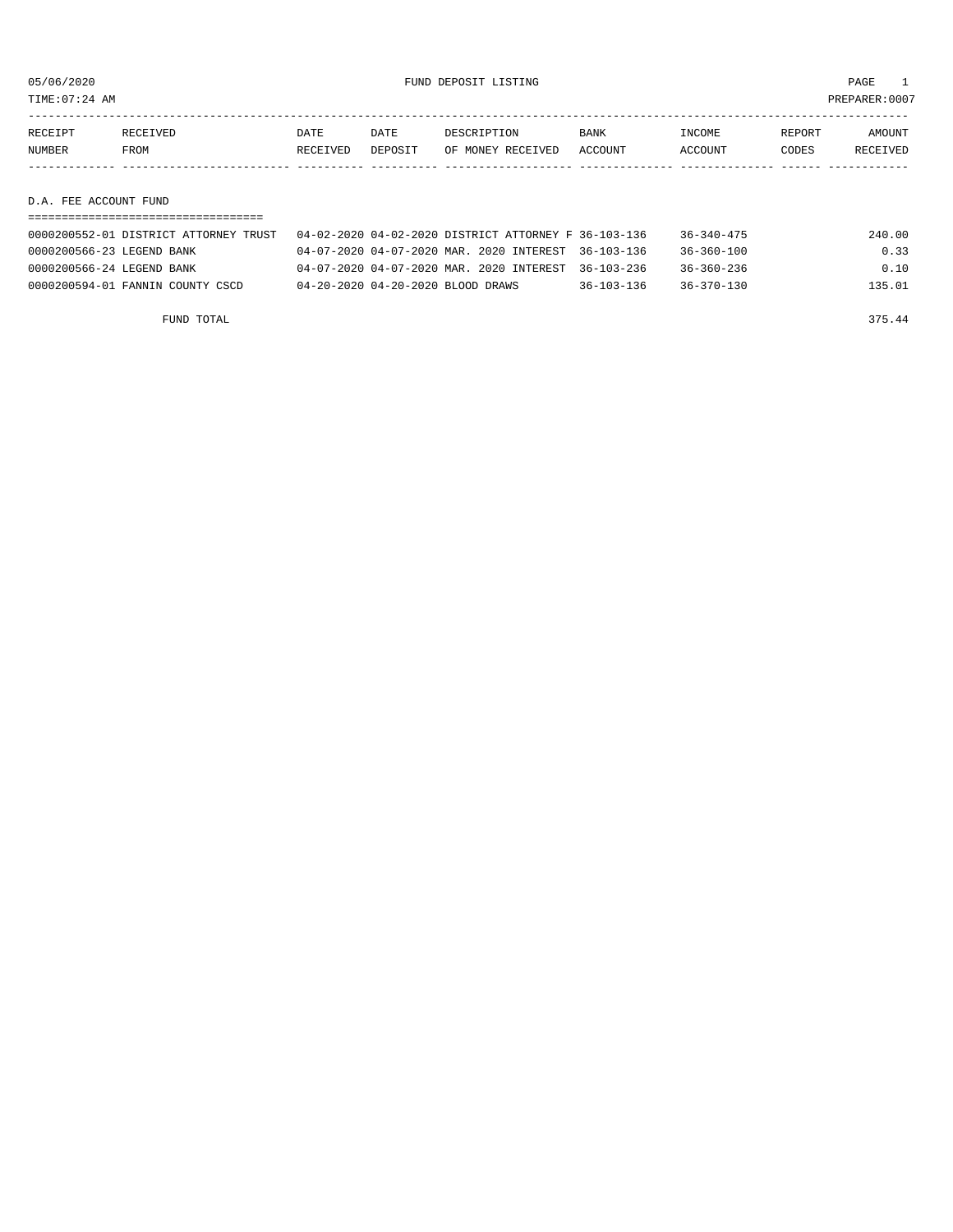TIME:07:24 AM PREPARER:0007 ----------------------------------------------------------------------------------------------------------------------------------- RECEIPT RECEIVED DATE DATE DESCRIPTION BANK INCOME REPORT AMOUNT

| RBUBIFI | RBUBIVB <i>D</i> | ם דאר    | <b>DAIL</b> | DESCRIFIIUN       | DAIN N  | <b>TIACOME</b> | REFURI | AMUUN 1          |
|---------|------------------|----------|-------------|-------------------|---------|----------------|--------|------------------|
| NUMBER  | FROM             | RECEIVED | DEPOSIT     | OF MONEY RECEIVED | ACCOUNT | ACCOUNT        | CODES  | EIVED<br>ז הם כד |
|         |                  |          |             |                   |         |                |        |                  |
|         |                  |          |             |                   |         |                |        |                  |

CONTRABAND SEIZURE

===================================

| 0000200566-25 LEGEND BANK | 04-07-2020 04-07-2020 MAR. | 2020 INTEREST 37-103-137 | 37-360-100 |  |
|---------------------------|----------------------------|--------------------------|------------|--|
|                           |                            |                          |            |  |

FUND TOTAL 2.65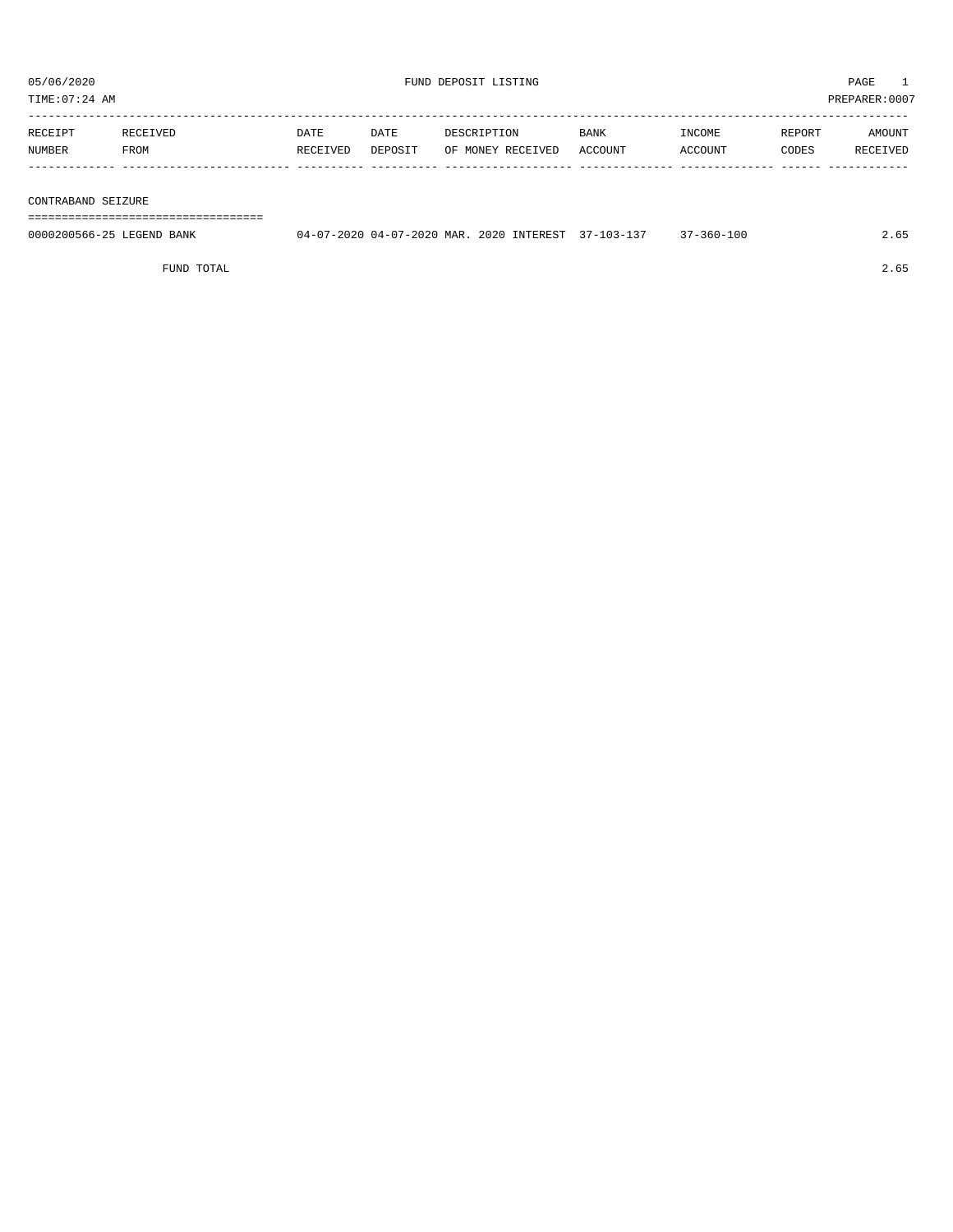TIME:07:24 AM PREPARER:0007

| RECEIPT | RECEIVED      | DATE     | DATE    | DESCRIPTION       | <b>BANK</b> | INCOME         | REPORT | AMOUNT   |  |  |
|---------|---------------|----------|---------|-------------------|-------------|----------------|--------|----------|--|--|
| NUMBER  | FROM          | RECEIVED | DEPOSIT | OF MONEY RECEIVED | ACCOUNT     | <b>ACCOUNT</b> | CODES  | RECEIVED |  |  |
|         |               |          |         |                   |             |                |        |          |  |  |
|         |               |          |         |                   |             |                |        |          |  |  |
|         | IHC CO-OP GIN |          |         |                   |             |                |        |          |  |  |
|         |               |          |         |                   |             |                |        |          |  |  |

| 0000200564-06 TEXPOOL     | 04-03-2020 04-03-2020 MAR. 2020 INTEREST 38-103-175 |  | $38 - 360 - 100$ | 16.34 |
|---------------------------|-----------------------------------------------------|--|------------------|-------|
| 0000200566-16 LEGEND BANK | 04-07-2020 04-07-2020 MAR, 2020 INTEREST 38-103-100 |  | $38 - 360 - 100$ |       |

FUND TOTAL 16.49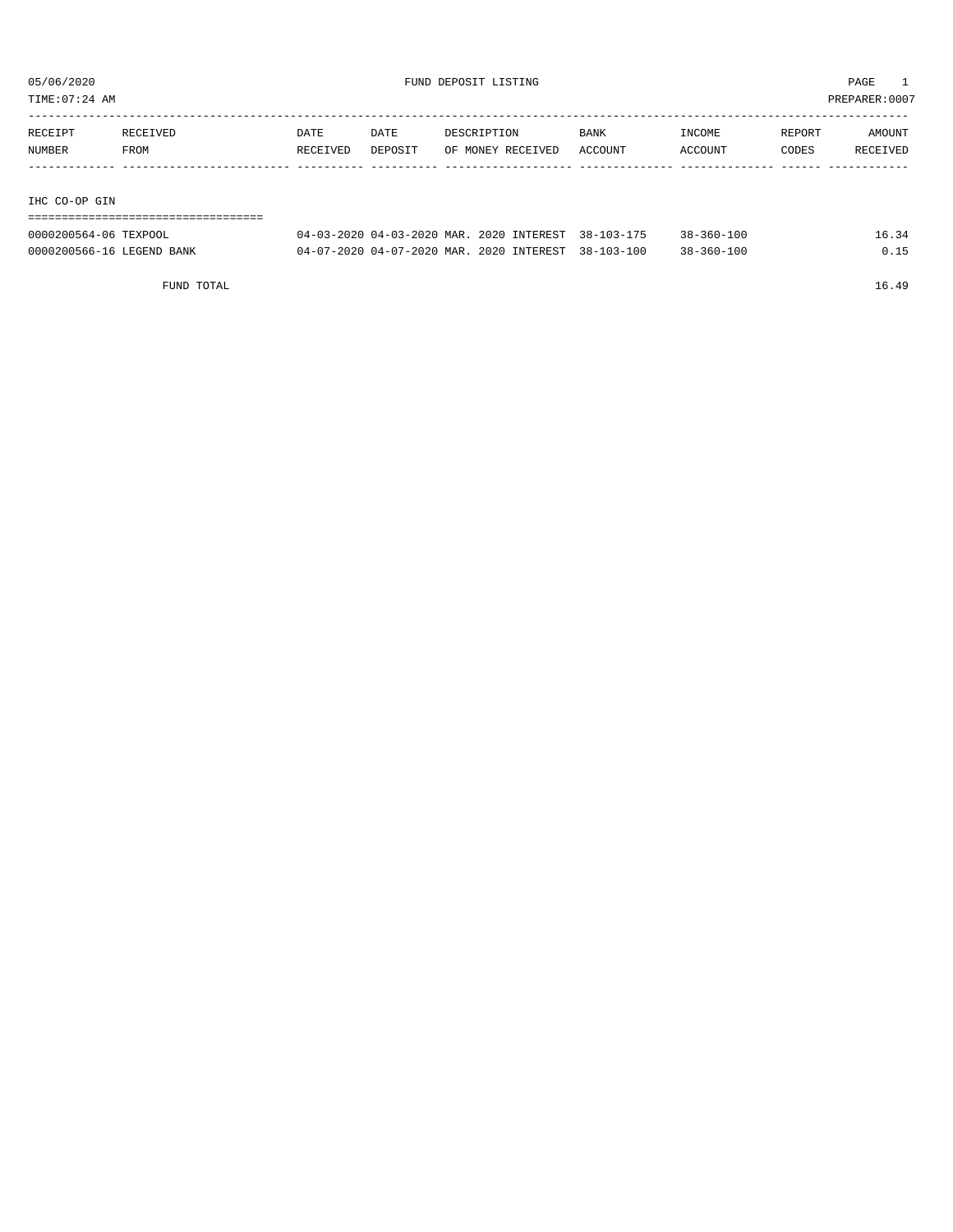TIME:07:24 AM PREPARER:0007

| RECEIPT         | RECEIVED | DATE     | DATE    | DESCRIPTION       | <b>BANK</b> | INCOME  | REPORT | AMOUNT   |
|-----------------|----------|----------|---------|-------------------|-------------|---------|--------|----------|
| NUMBER          | FROM     | RECEIVED | DEPOSIT | OF MONEY RECEIVED | ACCOUNT     | ACCOUNT | CODES  | RECEIVED |
|                 |          |          |         |                   |             |         |        |          |
|                 |          |          |         |                   |             |         |        |          |
| IHC B.R. COOPER |          |          |         |                   |             |         |        |          |
|                 |          |          |         |                   |             |         |        |          |

| 0000200564-07 TEXPOOL     | 04-03-2020 04-03-2020 MAR. 2020 INTEREST 39-103-175 |  | $39 - 360 - 100$ |  |
|---------------------------|-----------------------------------------------------|--|------------------|--|
| 0000200566-17 LEGEND BANK | 04-07-2020 04-07-2020 MAR. 2020 INTEREST 39-103-100 |  | 39-360-100       |  |

FUND TOTAL 6.80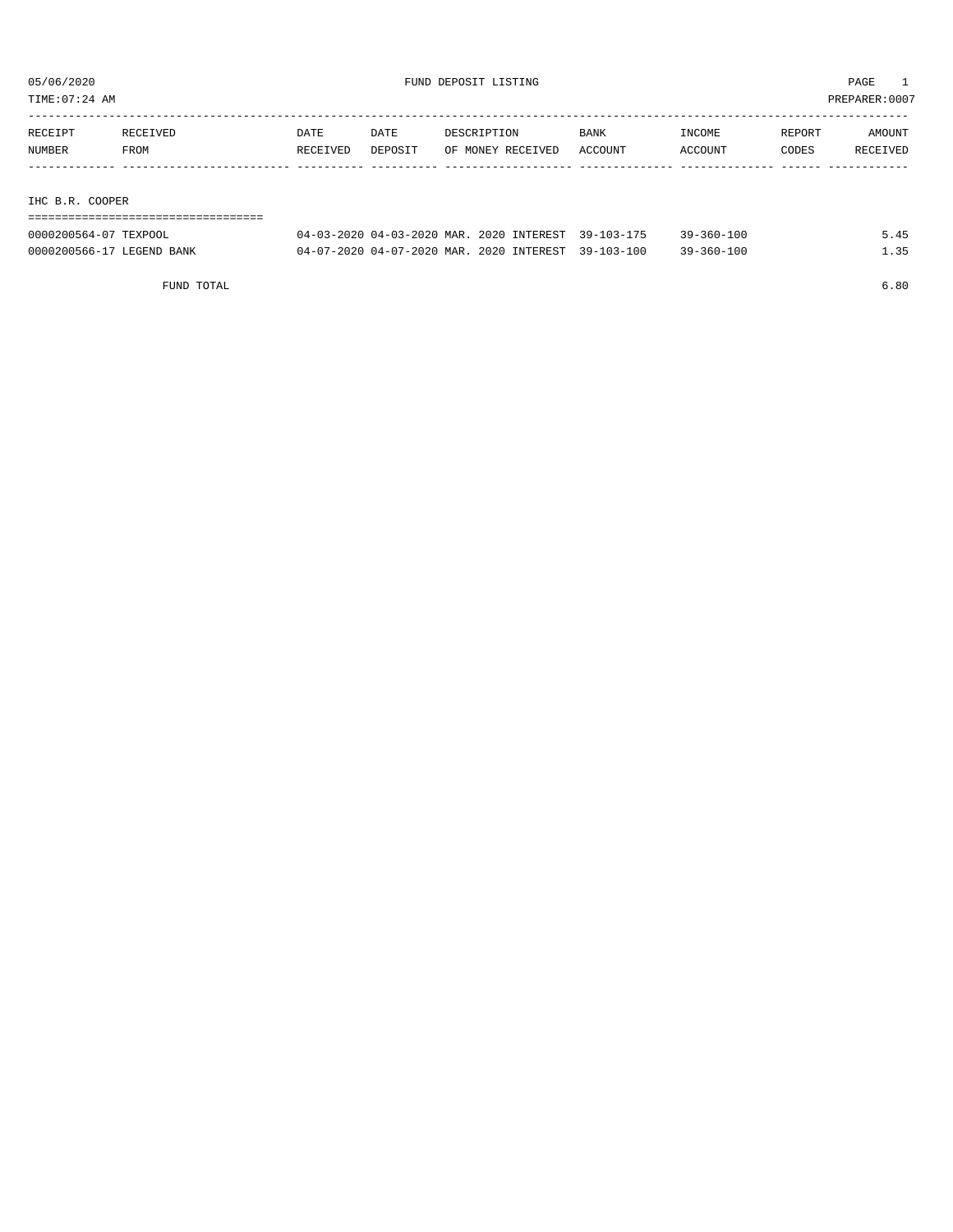| RECEIPT | <b>RECEIVED</b> | DATE     | DATE    | DESCRIPTION       | <b>BANK</b> | INCOME  | REPORT | AMOUNT   |
|---------|-----------------|----------|---------|-------------------|-------------|---------|--------|----------|
| NUMBER  | FROM            | RECEIVED | DEPOSIT | OF MONEY RECEIVED | ACCOUNT     | ACCOUNT | CODES  | RECEIVED |
|         |                 |          |         |                   |             |         |        |          |

#### SAFE ROOM REIMBURSEMENT PROGRAM

===================================

| 0000200613-01 TEXAS DIVISION OF EMERGEN 04-28-2020 04-28-2020 # 28 SAFE ROOM ADMI 46-103-100 |  |  |  |  |  |  | 46-330-476 |  | 1,400.00 |
|----------------------------------------------------------------------------------------------|--|--|--|--|--|--|------------|--|----------|
|                                                                                              |  |  |  |  |  |  |            |  |          |

FUND TOTAL  $1,400.00$ 

05/06/2020 FUND DEPOSIT LISTING PAGE 1 TIME:07:24 AM PREPARER:0007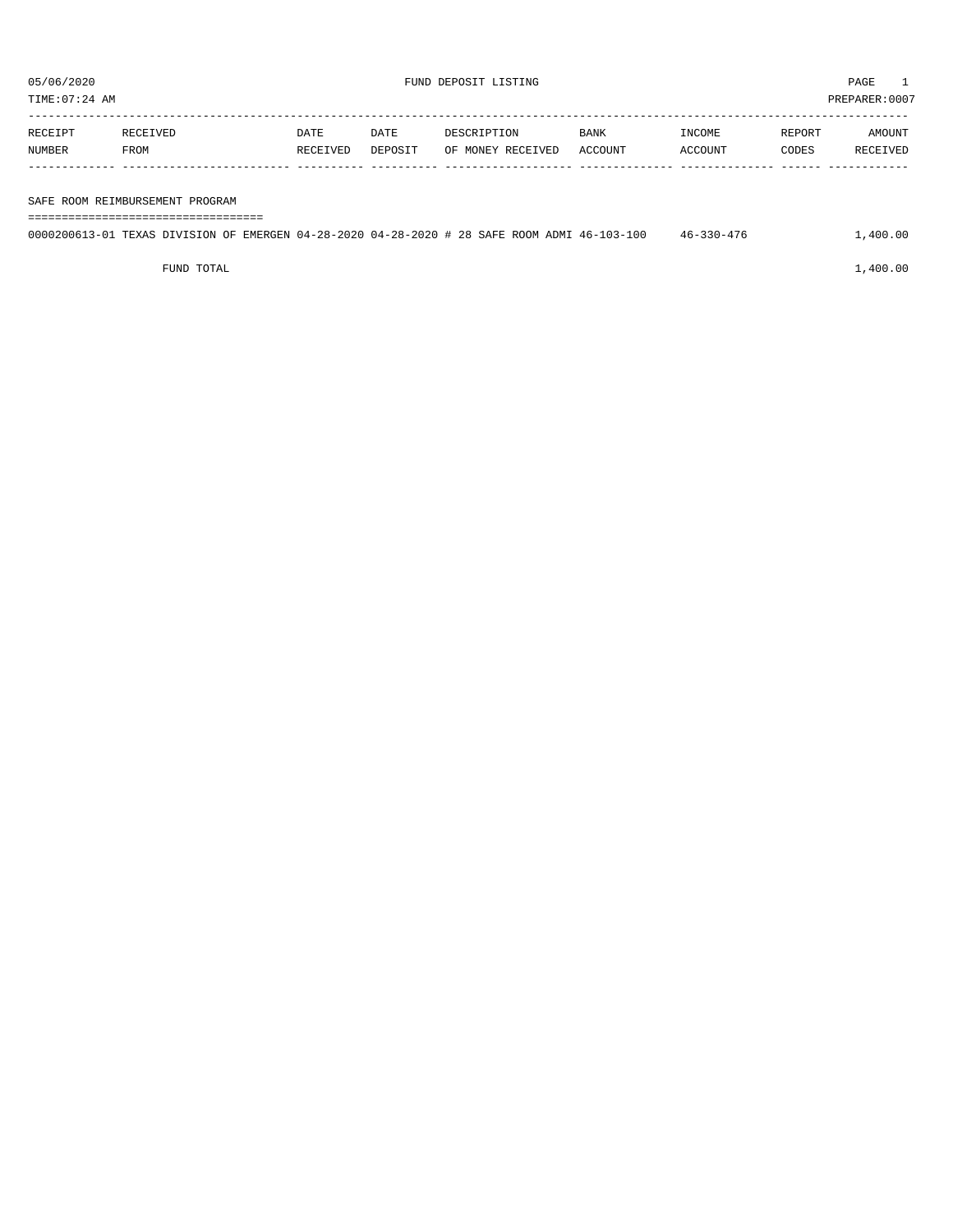TIME:07:24 AM PREPARER:0007

| RECEIPT | RECEIVED    | DATE     | DATE    | DESCRIPTION       | <b>BANK</b> | INCOME  | REPORT | AMOUNT   |
|---------|-------------|----------|---------|-------------------|-------------|---------|--------|----------|
| NUMBER  | <b>FROM</b> | RECEIVED | DEPOSIT | OF MONEY RECEIVED | ACCOUNT     | ACCOUNT | CODES  | RECEIVED |
|         |             |          |         |                   |             |         |        |          |

CO.CLK.COURT RECORDS PRESERVATION

===================================

| 0000200566-18 LEGEND BANK | 04-07-2020 04-07-2020 MAR. 2020 INTEREST 52-103-100 |  | $52 - 360 - 100$ | 3.00 |
|---------------------------|-----------------------------------------------------|--|------------------|------|
|                           |                                                     |  |                  |      |

FUND TOTAL 3.00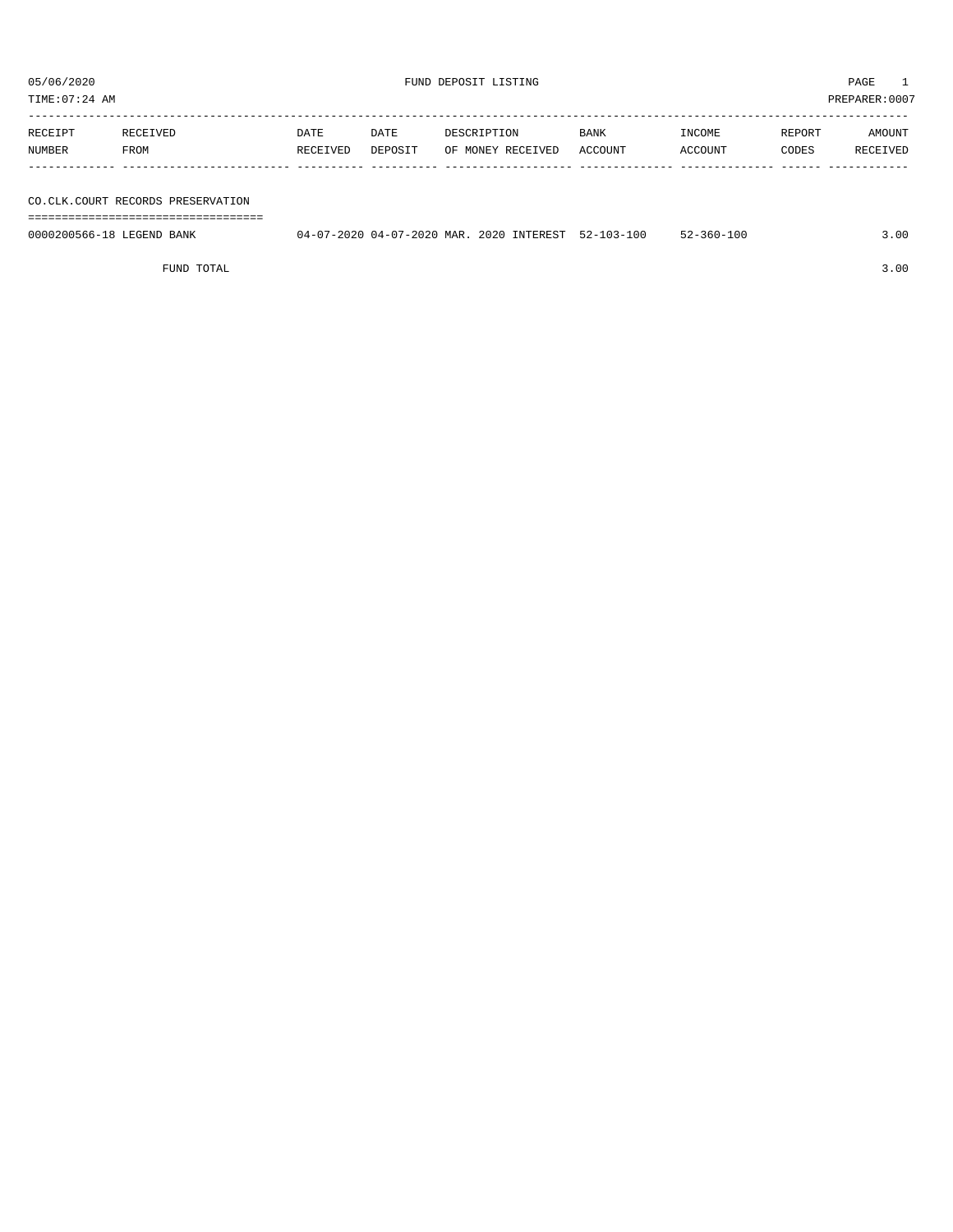| TIME: 07:24 AM |          |          |         |                   |             |         |        | PREPARER:0007 |
|----------------|----------|----------|---------|-------------------|-------------|---------|--------|---------------|
| RECEIPT        | RECEIVED | DATE     | DATE    | DESCRIPTION       | <b>BANK</b> | INCOME  | REPORT | AMOUNT        |
| NUMBER         | FROM     | RECEIVED | DEPOSIT | OF MONEY RECEIVED | ACCOUNT     | ACCOUNT | CODES  | RECEIVED      |
|                |          |          |         |                   |             |         |        |               |
|                |          |          |         |                   |             |         |        |               |

F.C. LAW ENFORCEMENT EDUCATION

===================================

| 0000200566-26 LEGEND BANK | 04-07-2020 04-07-2020 MAR. 2020 INTEREST 55-103-155 |  | $55 - 360 - 100$ | 0.06 |
|---------------------------|-----------------------------------------------------|--|------------------|------|
|                           |                                                     |  |                  |      |

FUND TOTAL 0.06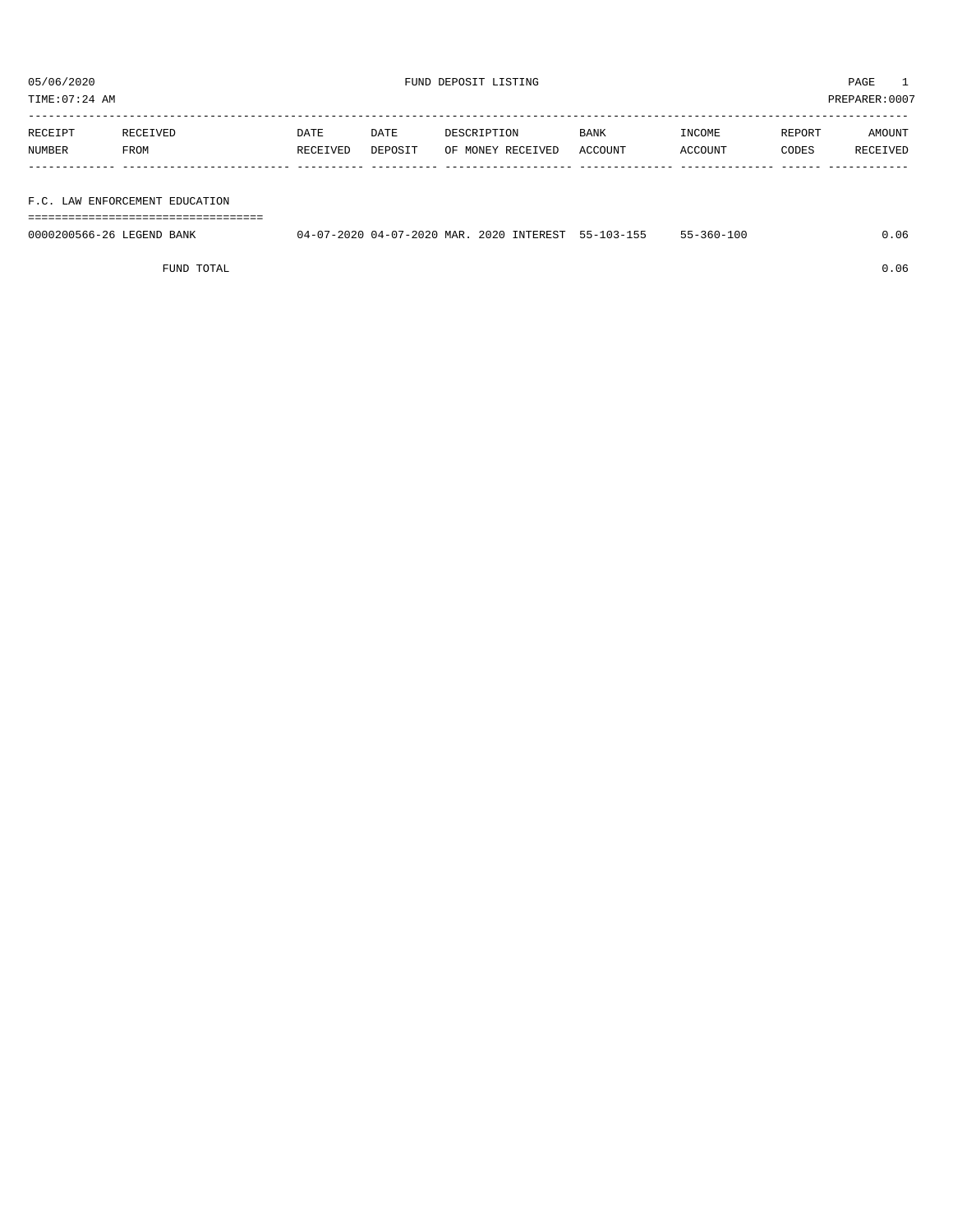TIME:07:24 AM PREPARER:0007

| RECEIPT | <b>RECEIVED</b> | DATE     | DATE    | DESCRIPTION       | <b>BANK</b> | INCOME  | REPORT | AMOUNT   |
|---------|-----------------|----------|---------|-------------------|-------------|---------|--------|----------|
| NUMBER  | FROM            | RECEIVED | DEPOSIT | OF MONEY RECEIVED | ACCOUNT     | ACCOUNT | CODES  | RECEIVED |
|         |                 |          |         |                   |             |         |        |          |

F C SHERIFF FORFEITURE

| 0000200562-01 FANNIN COUNTY CONTRABAND 04-03-2020 04-03-2020 CASE # 19-01077 |                                                     | $56 - 103 - 156$ | 56-352-200 | 919.91 |
|------------------------------------------------------------------------------|-----------------------------------------------------|------------------|------------|--------|
| 0000200566-27 LEGEND BANK                                                    | 04-07-2020 04-07-2020 MAR. 2020 INTEREST 56-103-156 |                  | 56-360-100 | 1.94   |
| 0000200566-28 LEGEND BANK                                                    | 04-07-2020 04-07-2020 MAR. 2020 INTEREST 56-103-159 |                  | 56-360-100 | 0.12   |

FUND TOTAL  $921.97$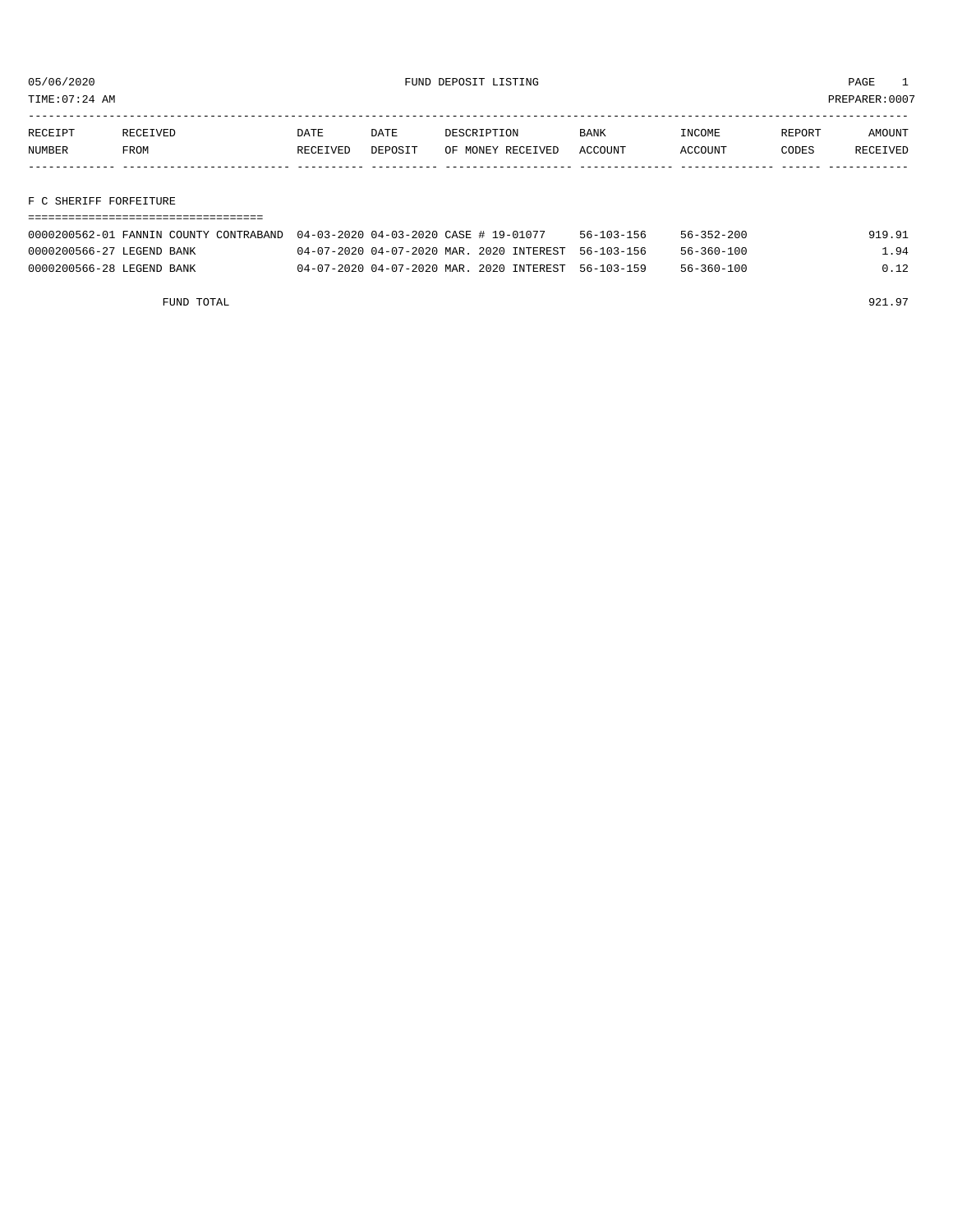TIME:07:24 AM PREPARER:0007

| RECEIPT | RECEIVED    | DATE     | DATE    | DESCRIPTION       | <b>BANK</b> | INCOME  | REPORT | AMOUNT   |
|---------|-------------|----------|---------|-------------------|-------------|---------|--------|----------|
| NUMBER  | <b>FROM</b> | RECEIVED | DEPOSIT | OF MONEY RECEIVED | ACCOUNT     | ACCOUNT | CODES  | RECEIVED |
|         |             |          |         |                   |             |         |        |          |
|         |             |          |         |                   |             |         |        |          |

SPECIALTY COURT PROGRAM

===================================

| 0000200566-19 LEGEND<br>BANK | 7-2020 MAR<br>$\cap$<br>ິດລດ<br>$(14 - 1)$<br>$1 - 211$<br>- 17 | 2020 INTEREST | $59 - 103 - 100$ | 100<br>-360-1<br>ĘQ. | ರ್ಕ |
|------------------------------|-----------------------------------------------------------------|---------------|------------------|----------------------|-----|
|                              |                                                                 |               |                  |                      |     |

FUND TOTAL 5.86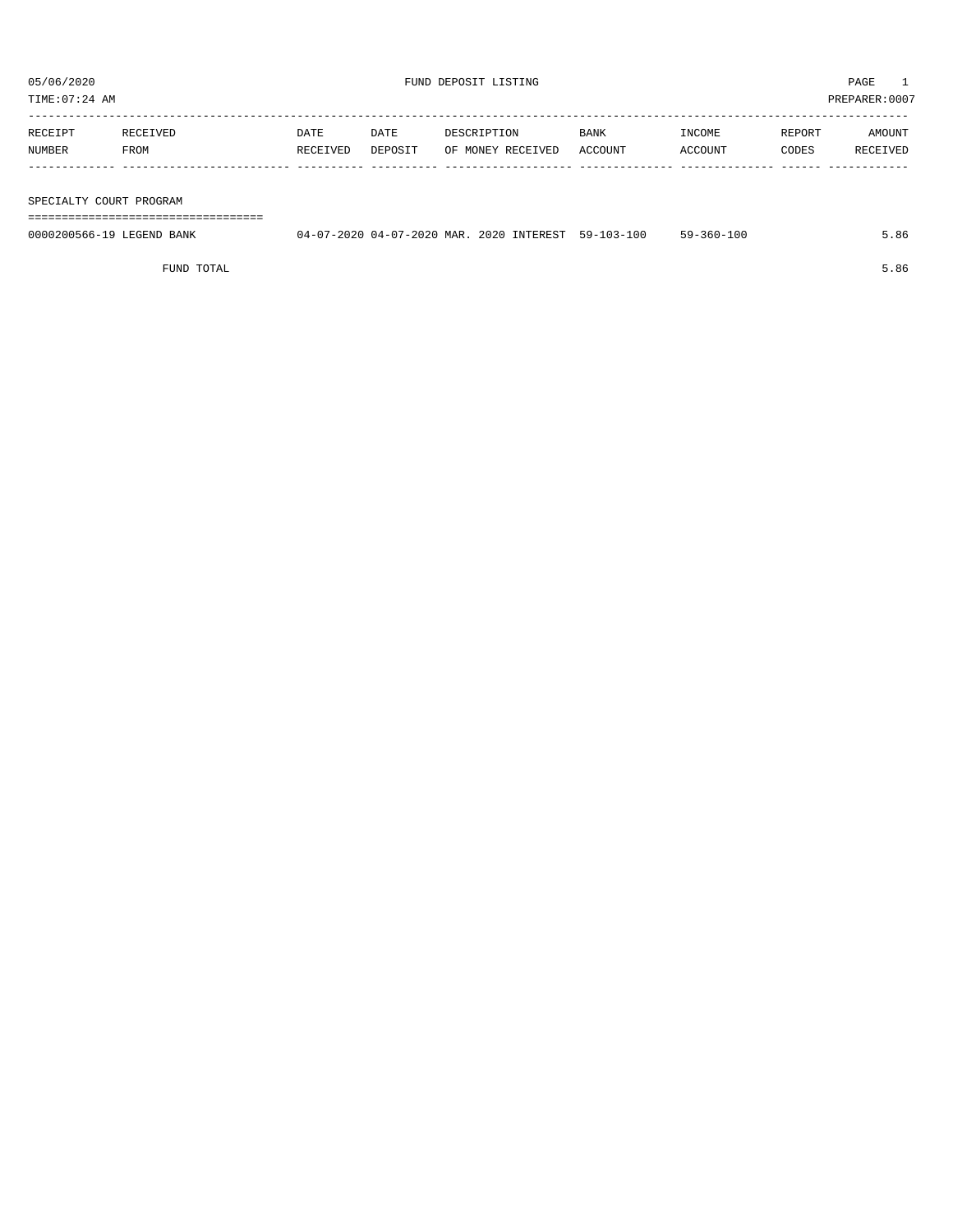| TIME: 07:24 AM | PREPARER: 0007                   |          |                             |                   |                  |                  |        |          |  |  |
|----------------|----------------------------------|----------|-----------------------------|-------------------|------------------|------------------|--------|----------|--|--|
|                |                                  |          |                             |                   |                  |                  |        |          |  |  |
| RECEIPT        | RECEIVED                         | DATE     | DATE                        | DESCRIPTION       | BANK             | INCOME           | REPORT | AMOUNT   |  |  |
| NUMBER         | FROM                             | RECEIVED | DEPOSIT                     | OF MONEY RECEIVED | ACCOUNT          | ACCOUNT          | CODES  | RECEIVED |  |  |
|                |                                  |          |                             |                   |                  |                  |        |          |  |  |
|                |                                  |          |                             |                   |                  |                  |        |          |  |  |
| SINKING FUND   |                                  |          |                             |                   |                  |                  |        |          |  |  |
|                |                                  |          |                             |                   |                  |                  |        |          |  |  |
|                | 0000200560-02 APPRAISAL DISTRICT |          | 04-03-2020 04-03-2020 TAXES |                   | $60 - 103 - 100$ | $60 - 310 - 110$ |        | 2,695.18 |  |  |
|                | 0000200560-08 APPRAISAL DISTRICT |          | 04-03-2020 04-03-2020 TAXES |                   | $60 - 103 - 100$ | $60 - 310 - 120$ |        | 1.28     |  |  |
|                | 0000200568-02 APPRAISAL DISTRICT |          | 04-13-2020 04-13-2020 TAXES |                   | $60 - 103 - 100$ | $60 - 310 - 110$ |        | 2,082.69 |  |  |

0000200568-08 APPRAISAL DISTRICT 04-13-2020 04-13-2020 TAXES 60-103-100 60-310-120 15.70 0000200584-02 APPRAISAL DISTRICT 04-17-2020 04-17-2020 TAXES 60-103-100 60-310-110 3,356.64

| 0000200605-03 APPRAISAL DISTRICT | 04-24-2020 04-24-2020 TAXES | 60-103-100 | 60-310-110       | 1,435.32 |
|----------------------------------|-----------------------------|------------|------------------|----------|
| 0000200605-09 APPRAISAL DISTRICT | 04-24-2020 04-24-2020 TAXES | 60-103-100 | $60 - 310 - 120$ | 130.14   |
|                                  |                             |            |                  |          |
| FUND TOTAL                       |                             |            |                  | 9,716.95 |
|                                  |                             |            |                  |          |
|                                  |                             |            |                  |          |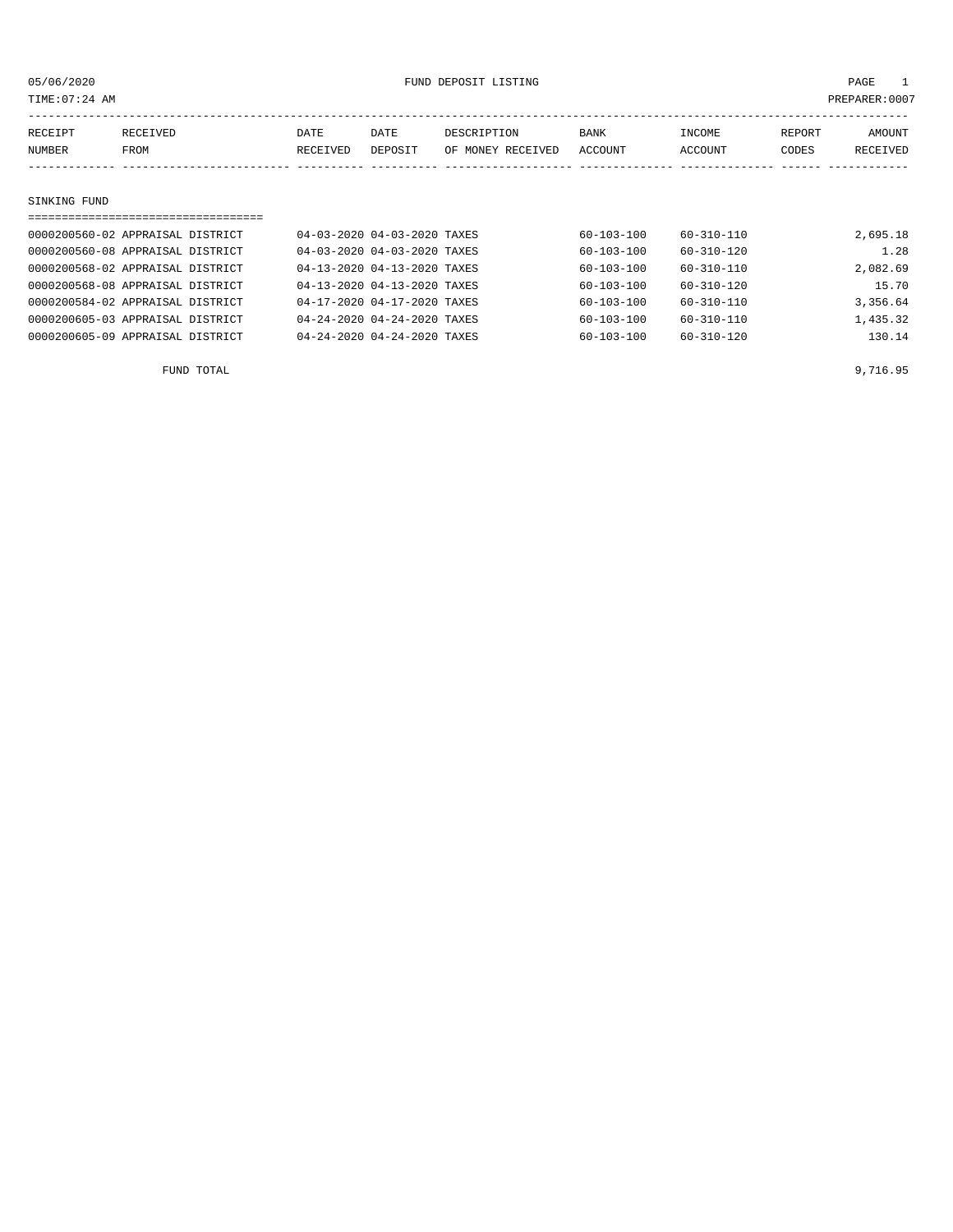| TIME: 07:24 AM<br>PREPARER: 0007 |                                     |          |         |                   |         |         |        |          |  |  |  |
|----------------------------------|-------------------------------------|----------|---------|-------------------|---------|---------|--------|----------|--|--|--|
|                                  |                                     |          |         |                   |         |         |        |          |  |  |  |
| RECEIPT                          | RECEIVED                            | DATE     | DATE    | DESCRIPTION       | BANK    | INCOME  | REPORT | AMOUNT   |  |  |  |
| NUMBER                           | FROM                                | RECEIVED | DEPOSIT | OF MONEY RECEIVED | ACCOUNT | ACCOUNT | CODES  | RECEIVED |  |  |  |
|                                  |                                     |          |         |                   |         |         |        |          |  |  |  |
|                                  |                                     |          |         |                   |         |         |        |          |  |  |  |
|                                  | DIST.CLK.COURT RECORDS PRESERVATION |          |         |                   |         |         |        |          |  |  |  |
|                                  |                                     |          |         |                   |         |         |        |          |  |  |  |

0000200566-20 LEGEND BANK 04-07-2020 04-07-2020 MAR. 2020 INTEREST 62-103-100 62-360-100 7.36

FUND TOTAL  $7.36$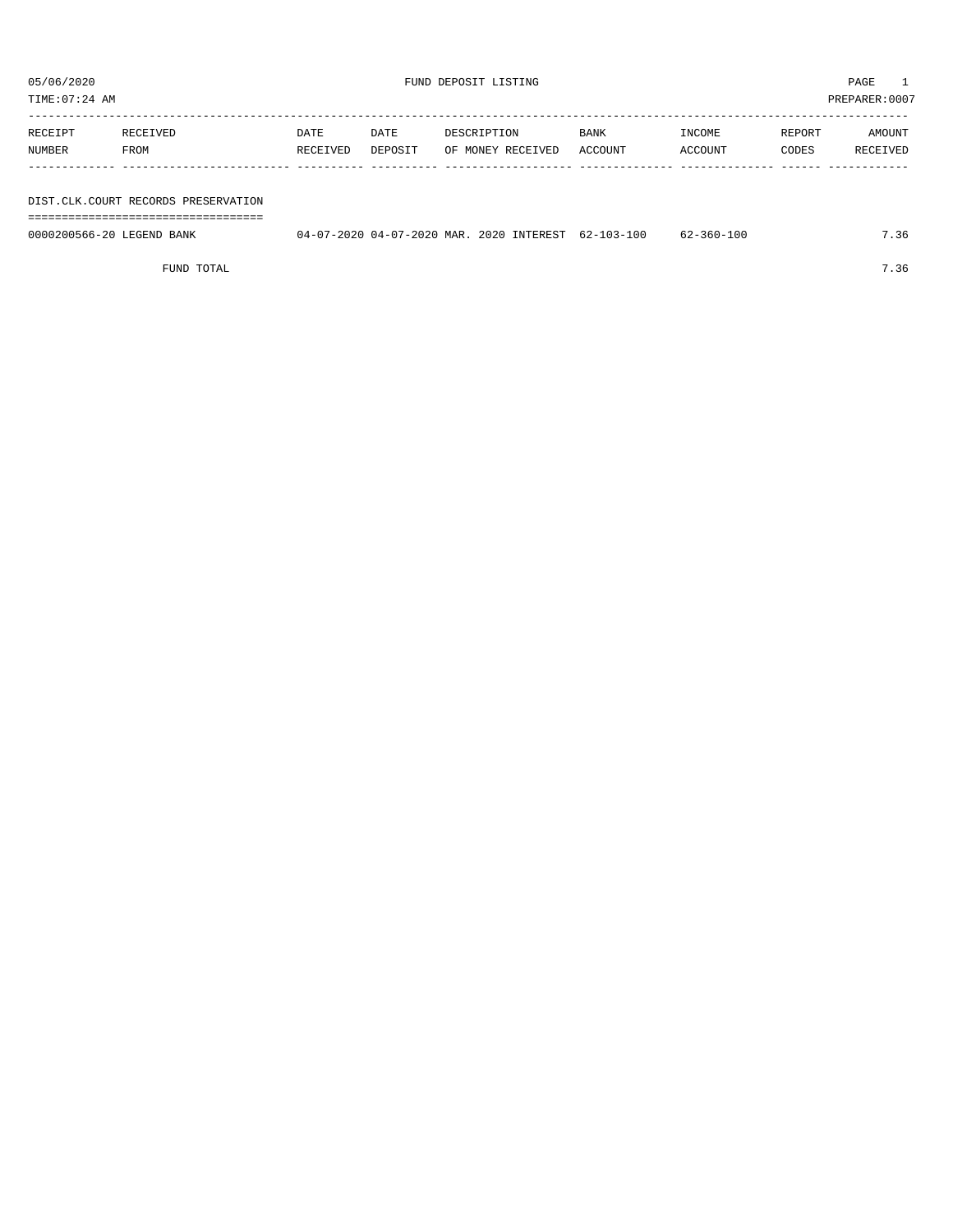TIME:07:24 AM PREPARER:0007 ----------------------------------------------------------------------------------------------------------------------------------- RECEIPT RECEIVED DATE DATE DESCRIPTION BANK INCOME REPORT AMOUNT NUMBER FROM RECEIVED DEPOSIT OF MONEY RECEIVED ACCOUNT ACCOUNT CODES RECEIVED ------------- ------------------------- ---------- ---------- ------------------- -------------- -------------- ------ ------------

2017 GO BONDS-CONSTRUCTION FUND

===================================

| 0000200566-31 LEGEND BANK | 04-07-2020 04-07-2020 MAR. 2020 INTEREST 66-103-166 |  | 66-360-166 | 1,231.31 |
|---------------------------|-----------------------------------------------------|--|------------|----------|
|                           |                                                     |  |            |          |

FUND TOTAL  $1,231.31$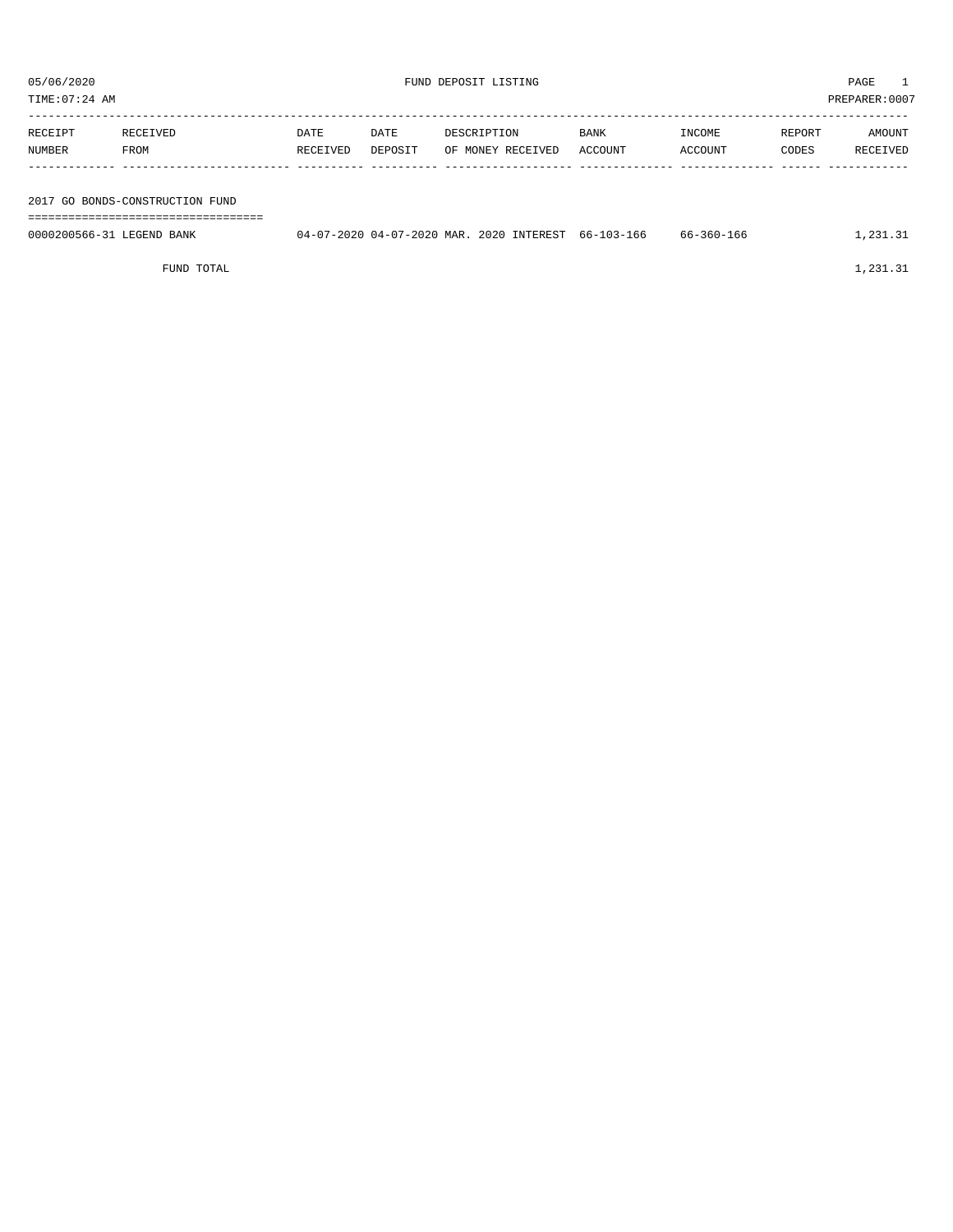TIME:07:24 AM PREPARER:0007

| RECEIPT | RECEIVED | <b>DATE</b> | DATE    | DESCRIPTION       | <b>BANK</b> | INCOME  | REPORT | AMOUNT   |
|---------|----------|-------------|---------|-------------------|-------------|---------|--------|----------|
| NUMBER  | FROM     | RECEIVED    | DEPOSIT | OF MONEY RECEIVED | ACCOUNT     | ACCOUNT | CODES  | RECEIVED |
|         |          |             |         |                   |             |         |        |          |
|         |          |             |         |                   |             |         |        |          |

## F.C. DETENTION CENTER ANNUAL PAYMEN

===================================

| 0000200571<br>1-01 CITY<br>DENTON<br>OF | n 4 – | 13-2020 04-13-2020 TRAINING & TUITION | 67-103-100 | $-560 - 428$<br>01 | 100.00 |
|-----------------------------------------|-------|---------------------------------------|------------|--------------------|--------|
|                                         |       |                                       |            |                    |        |

FUND TOTAL 100.00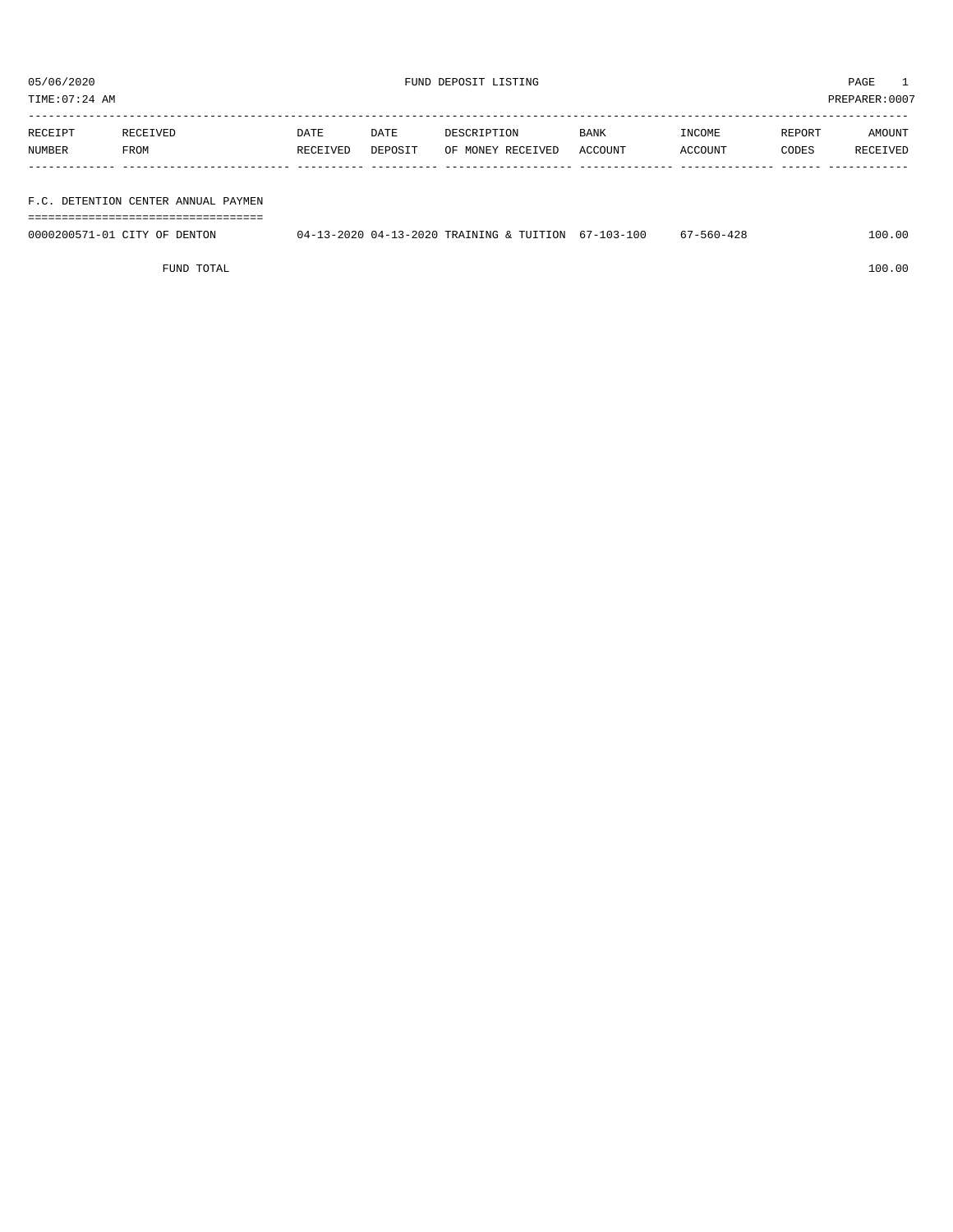05/06/2020 PAGE 1<br>TIME:07:24 AM PREPARER:0007

| TIME:07:24 AM | PREPARER:0007 |
|---------------|---------------|
|               |               |
|               |               |

| RECEIPT | RECEIVED | <b>DATE</b> | DATE    | DESCRIPTION       | <b>BANK</b> | INCOME  | REPORT | AMOUNT   |
|---------|----------|-------------|---------|-------------------|-------------|---------|--------|----------|
| NUMBER  | FROM     | RECEIVED    | DEPOSIT | OF MONEY RECEIVED | ACCOUNT     | ACCOUNT | CODES  | RECEIVED |
|         |          |             |         |                   |             |         |        |          |
|         |          |             |         |                   |             |         |        |          |

2018 GO BONDS-CONSTRUCTION FUND

===================================

| 0000200566-33 LEGEND BANK | 04-07-2020 04-07-2020 MAR. 2020 INTEREST 68-103-168 |  | $68 - 360 - 168$ | 4,637.27 |
|---------------------------|-----------------------------------------------------|--|------------------|----------|
|                           |                                                     |  |                  |          |

FUND TOTAL  $4,637.27$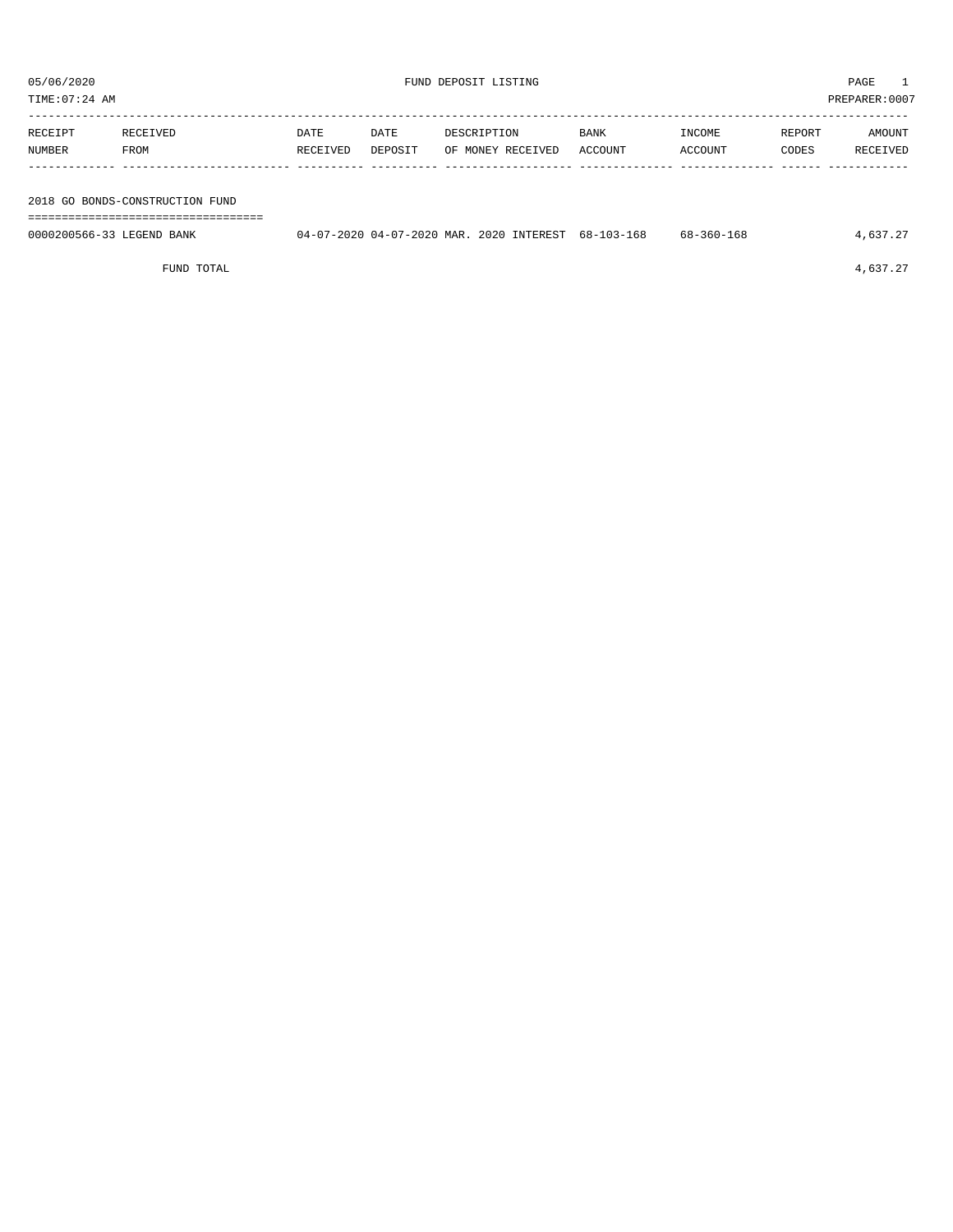| TIME: 07:24 AM            |                                 |          |                                          |                   |  |             |                  | PREPARER: 0007 |          |  |  |
|---------------------------|---------------------------------|----------|------------------------------------------|-------------------|--|-------------|------------------|----------------|----------|--|--|
| RECEIPT                   | RECEIVED                        | DATE     | DATE                                     | DESCRIPTION       |  | <b>BANK</b> | INCOME           | REPORT         | AMOUNT   |  |  |
| NUMBER                    | <b>FROM</b>                     | RECEIVED | DEPOSIT                                  | OF MONEY RECEIVED |  | ACCOUNT     | ACCOUNT          | CODES          | RECEIVED |  |  |
|                           |                                 |          |                                          |                   |  |             |                  |                |          |  |  |
|                           | 2020 CO BONDS-CONSTRUCTION FUND |          |                                          |                   |  |             |                  |                |          |  |  |
| 0000200566-34 LEGEND BANK |                                 |          | 04-07-2020 04-07-2020 MAR, 2020 INTEREST |                   |  | 69-103-120  | 69-360-169       |                | 0.01     |  |  |
| 0000200566-35 LEGEND BANK |                                 |          | 04-07-2020 04-07-2020 MAR. 2020 INTEREST |                   |  | 69-103-169  | $69 - 360 - 169$ |                | 1,898.86 |  |  |

FUND TOTAL  $1,898.87$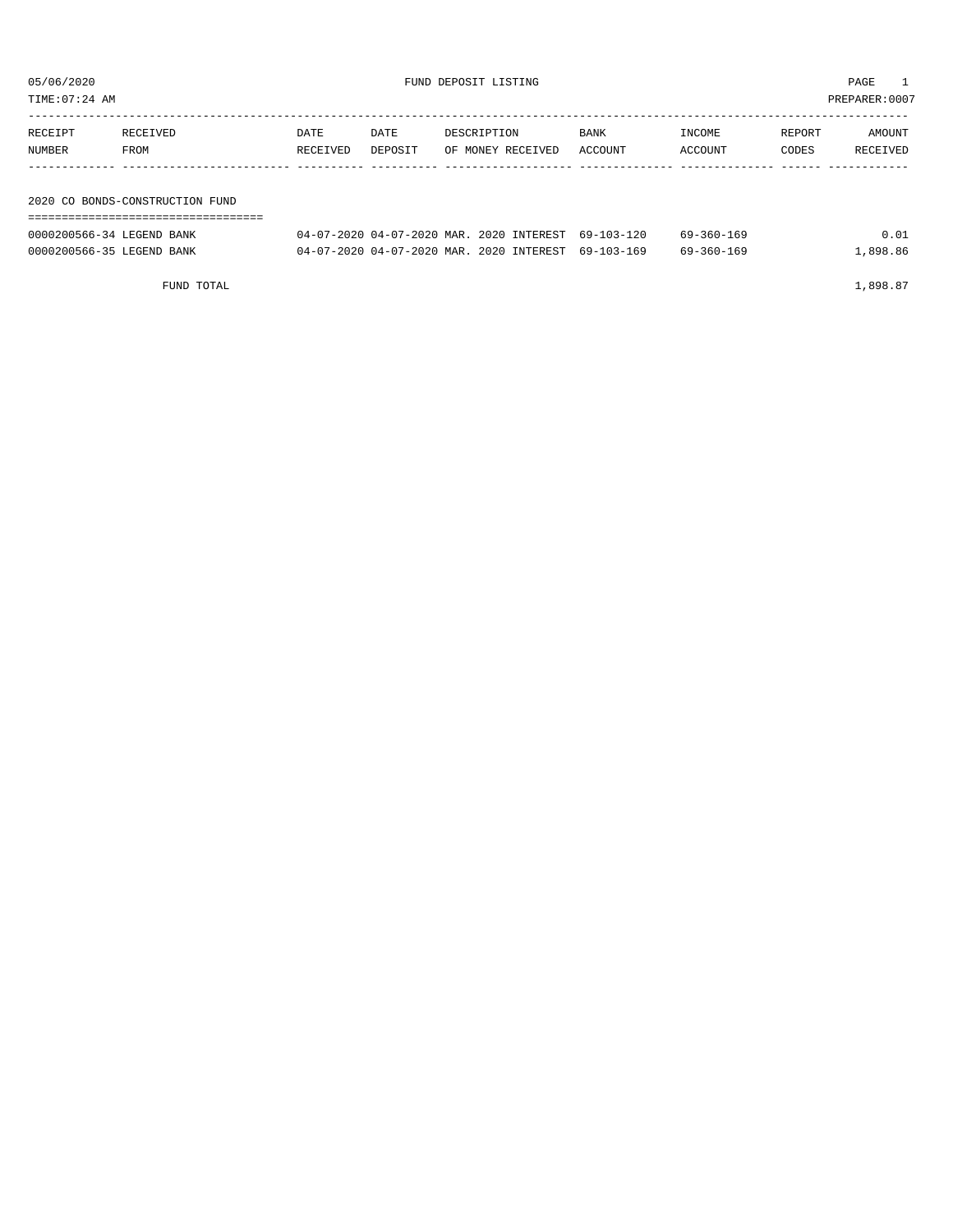|                     | TIME: 07:24 AM            |              |          |                                          |  |                   |                  |                  | PREPARER: 0007 |          |
|---------------------|---------------------------|--------------|----------|------------------------------------------|--|-------------------|------------------|------------------|----------------|----------|
| RECEIPT<br>RECEIVED |                           | DATE<br>DATE |          | DESCRIPTION                              |  | <b>BANK</b>       | INCOME           | REPORT           | AMOUNT         |          |
|                     | NUMBER                    | FROM         | RECEIVED | DEPOSIT                                  |  | OF MONEY RECEIVED | ACCOUNT          | ACCOUNT          | CODES          | RECEIVED |
|                     |                           |              |          |                                          |  |                   |                  |                  |                |          |
|                     | RIGHT OF WAY FUND         |              |          |                                          |  |                   |                  |                  |                |          |
|                     |                           |              |          |                                          |  |                   |                  |                  |                |          |
|                     | 0000200564-08 TEXPOOL     |              |          | 04-03-2020 04-03-2020 MAR. 2020 INTEREST |  |                   | $70 - 103 - 175$ | $70 - 360 - 100$ |                | 72.21    |
|                     | 0000200566-21 LEGEND BANK |              |          | 04-07-2020 04-07-2020 MAR, 2020 INTEREST |  |                   | $70 - 103 - 100$ | $70 - 360 - 100$ |                | 3.30     |

FUND TOTAL 75.51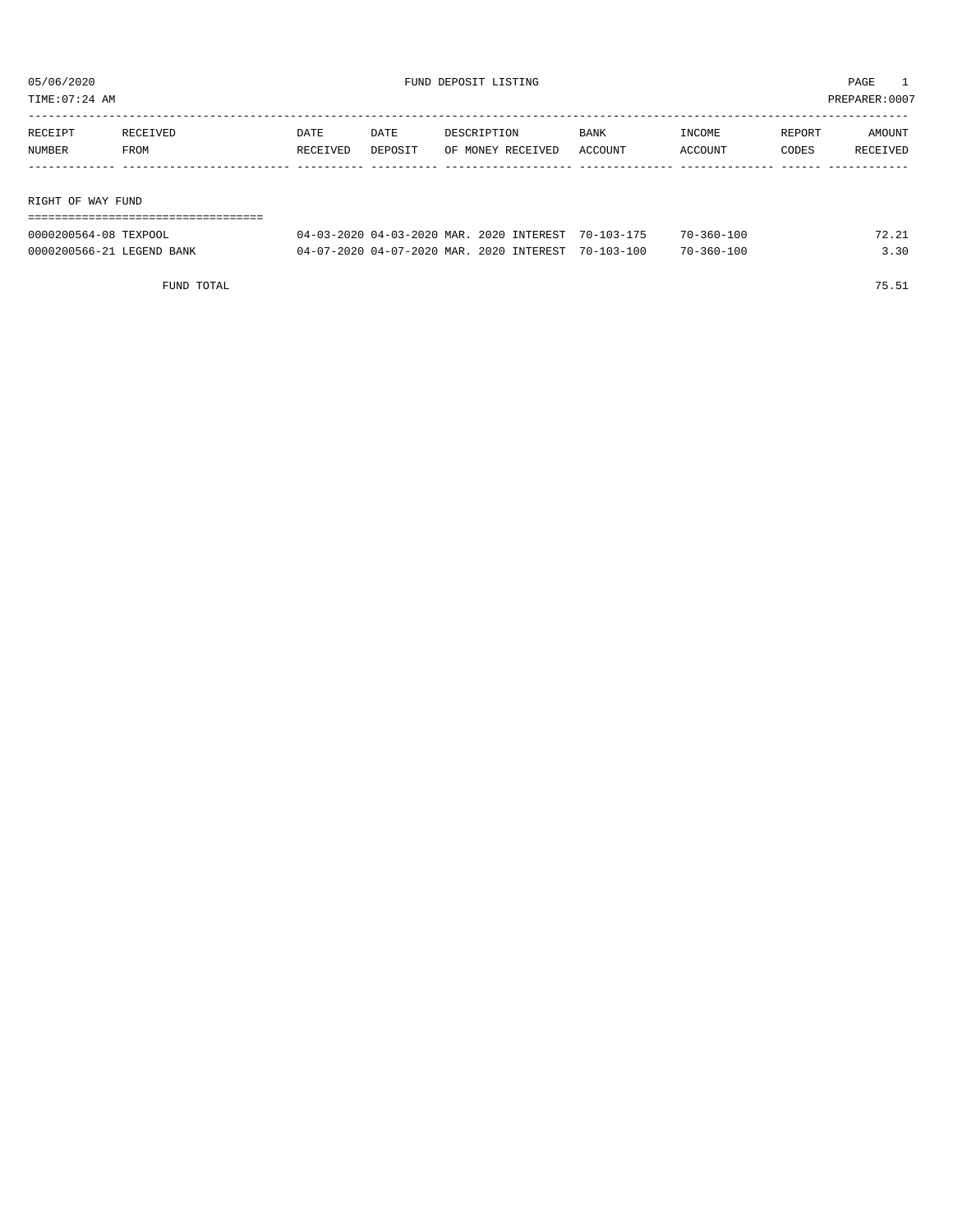| RECEIPT | <b>RECEIVED</b> | DATE     | DATE    | DESCRIPTION       | <b>BANK</b>    | <b>INCOME</b> | REPORT | AMOUNT          |
|---------|-----------------|----------|---------|-------------------|----------------|---------------|--------|-----------------|
| NUMBER  | FROM            | RECEIVED | DEPOSIT | OF MONEY RECEIVED | <b>ACCOUNT</b> | <b>CCOUNT</b> | CODES  | <b>RECEIVED</b> |
|         |                 |          |         |                   |                |               |        |                 |

#### JUVENILE PROBATION

===================================

| 0000200595-01 JUVENILE PROBATION | 04-21-2020 04-21-2020 PID-2277 - JOINT RE 87-103-187 | $87 - 340 - 576$ | 314.00 |
|----------------------------------|------------------------------------------------------|------------------|--------|
|                                  |                                                      |                  |        |

FUND TOTAL 314.00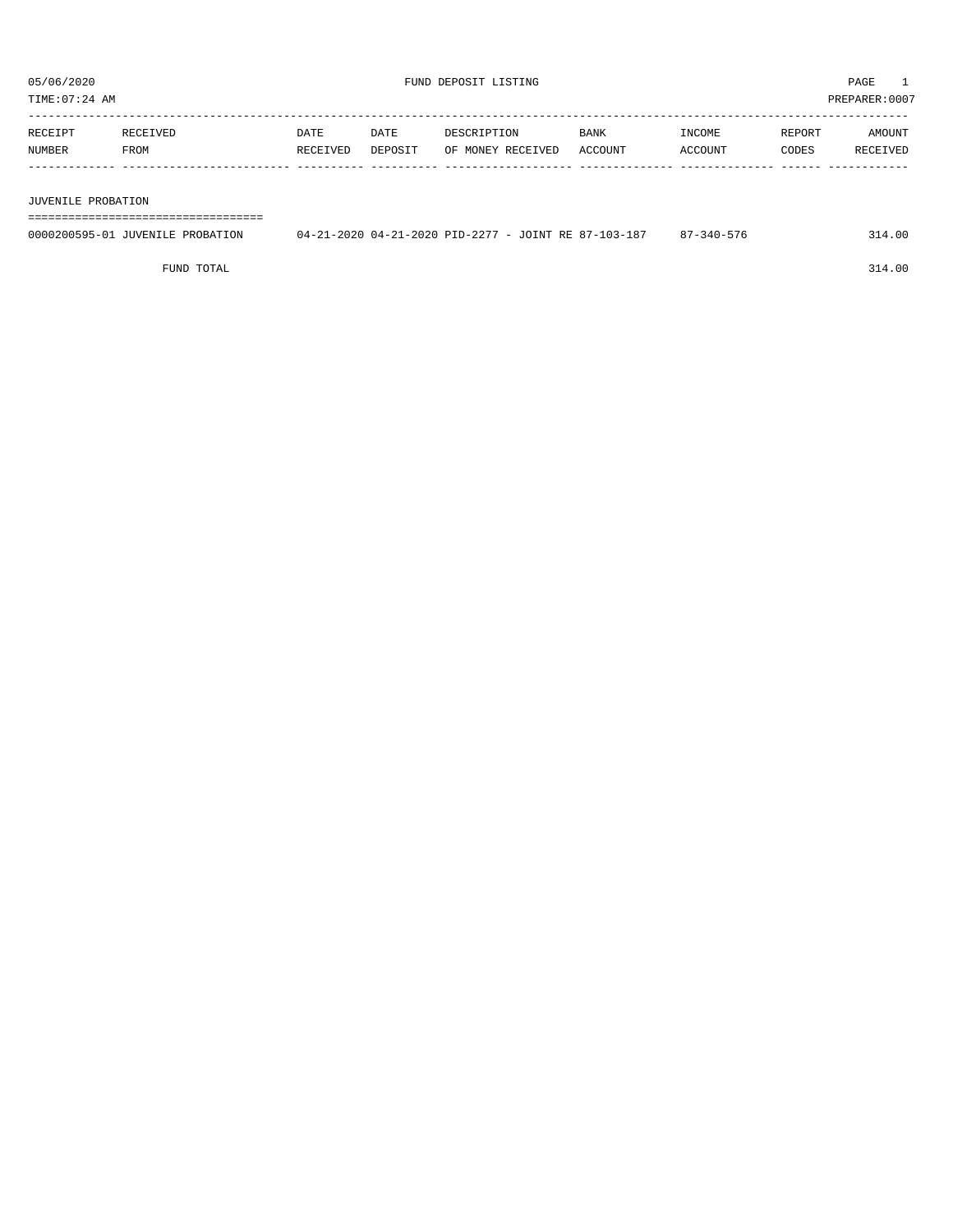05/06/2020 FUND DEPOSIT LISTING PAGE 1

| RECEIPT | <b>RECEIVED</b> | DATE     | DATE    | DESCRIPTION       | BANK    | INCOME  | REPORT | AMOUNT          |
|---------|-----------------|----------|---------|-------------------|---------|---------|--------|-----------------|
| NUMBER  | FROM            | RECEIVED | DEPOSIT | OF MONEY RECEIVED | ACCOUNT | ACCOUNT | CODES  | <b>RECEIVED</b> |
|         |                 |          |         |                   |         |         |        |                 |

#### TEXAS JUVENILE JUSTICE DEPT.

| =================================== |                                                      |            |                  |           |
|-------------------------------------|------------------------------------------------------|------------|------------------|-----------|
| 0000200566-29 LEGEND BANK           | 04-07-2020 04-07-2020 MAR. 2020 INTEREST 89-103-992  |            | $89 - 360 - 189$ | 8.53      |
| 0000200587-01 GIVERNOR - FISCAL     | 04-20-2020 04-20-2020 LIBERTY RESOURCES - 89-103-689 |            | $89 - 330 - 908$ | 12,500.00 |
| 0000200602-01 T.J.J.D.              | 04-23-2020 04-23-2020 BASIC PROBATION SUP 89-103-993 |            | $89 - 330 - 915$ | 10,828.00 |
| 0000200602-02 T.J.J.D.              | 04-23-2020 04-23-2020 COMMUNITY PROGRAMS             | 89-103-994 | 89-330-916       | 6,667.00  |
| 0000200602-03 T.J.J.D.              | 04-23-2020 04-23-2020 PRE/POST ADJUDICATI 89-103-996 |            | 89-330-917       | 530.00    |
| 0000200602-04 T.J.J.D.              | 04-23-2020 04-23-2020 COMMITMENT DIVERSIO 89-103-997 |            | $89 - 330 - 918$ | 833.00    |
| 0000200602-05 T.J.J.D.              | 04-23-2020 04-23-2020 MENTAL HEALTH SERVI 89-103-998 |            | $89 - 330 - 919$ | 980.00    |

FUND TOTAL  $32,346.53$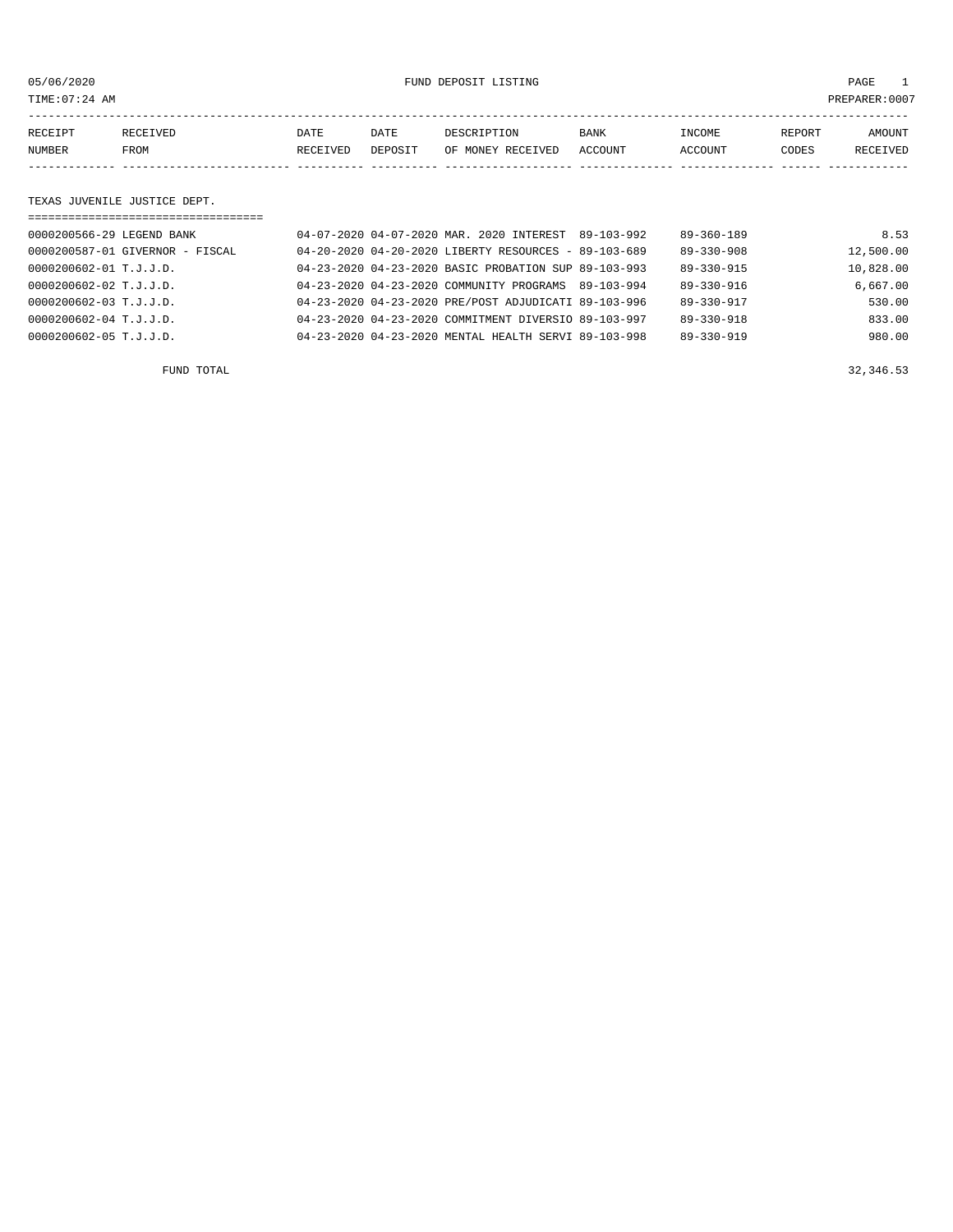TIME:07:24 AM PREPARER:0007

| RECEIPT          | RECEIVED | DATE     | DATE    | DESCRIPTION       | BANK    | INCOME  | REPORT | AMOUNT   |
|------------------|----------|----------|---------|-------------------|---------|---------|--------|----------|
| NUMBER           | FROM     | RECEIVED | DEPOSIT | OF MONEY RECEIVED | ACCOUNT | ACCOUNT | CODES  | RECEIVED |
|                  |          |          |         |                   |         |         |        |          |
| $CDMMDDD$ $DIMD$ |          |          |         |                   |         |         |        |          |

#### STATZER FUND

| 0000200564-09 TEXPOOL     | 04-03-2020 04-03-2020 MAR, 2020 INTEREST 92-103-175 |  | 92-360-100       | 35.20 |
|---------------------------|-----------------------------------------------------|--|------------------|-------|
| 0000200566-22 LEGEND BANK | 04-07-2020 04-07-2020 MAR, 2020 INTEREST 92-103-100 |  | $92 - 360 - 100$ | 1.05  |

FUND TOTAL 36.25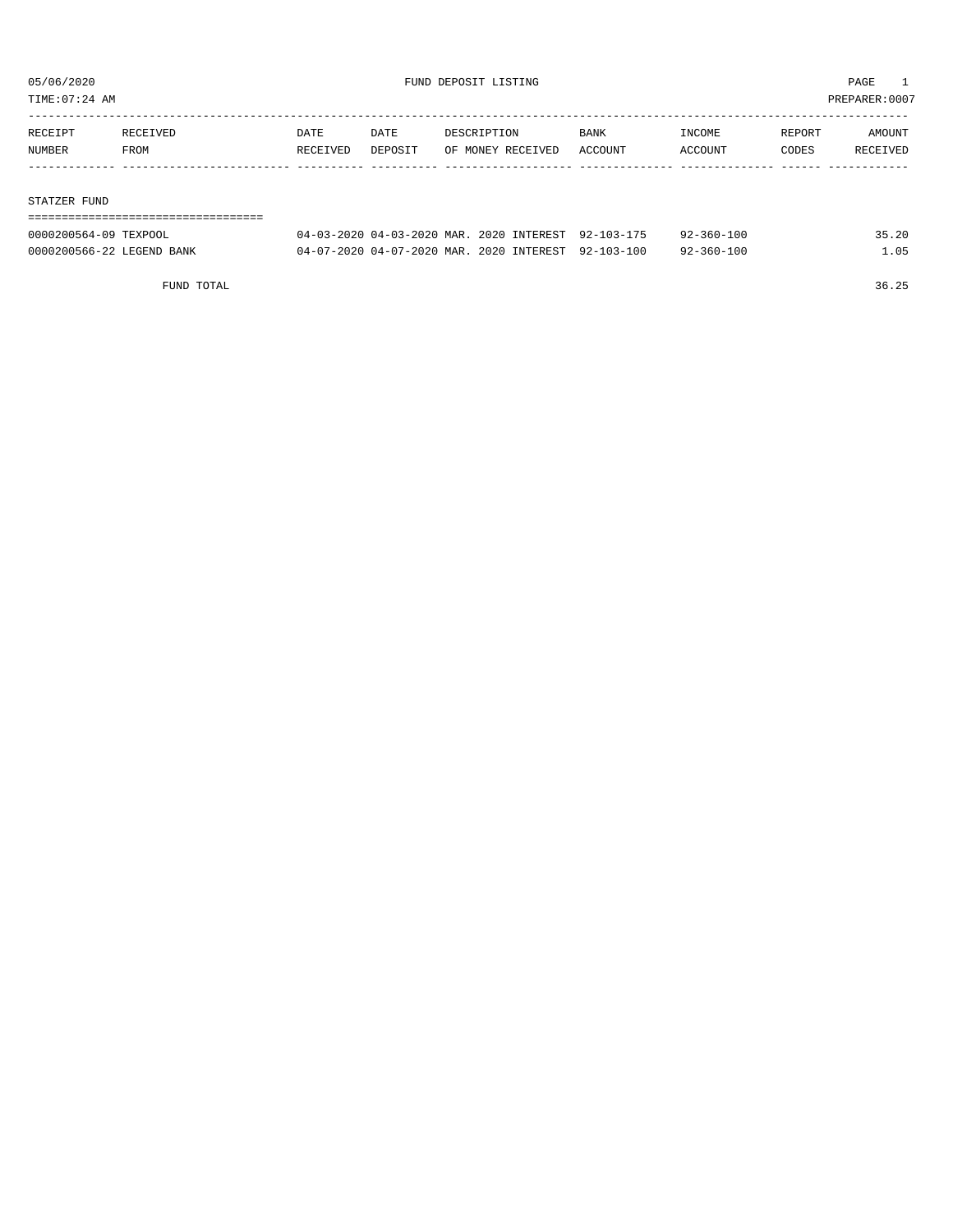05/06/2020 FUND DEPOSIT LISTING PAGE 1 TIME:07:24 AM PREPARER:0007

----------------------------------------------------------------------------------------------------------------------------------- RECEIPT RECEIVED DATE DATE DESCRIPTION BANK INCOME REPORT AMOUNT NUMBER FROM RECEIVED DEPOSIT OF MONEY RECEIVED ACCOUNT ACCOUNT CODES RECEIVED ------------- ------------------------- ---------- ---------- ------------------- -------------- -------------- ------ ------------

#### PAYROLL

### =================================== 0000200558-01 CLC PROPERTIES 04-02-2020 04-02-2020 APRIL 2020 COBRA HE 95-100-100 95-370-130 2,148.42 0000200563-01 MARY BLOODSWORTH 04-03-2020 04-03-2020 APRIL 2020 COBRA HE 95-100-100 95-370-130 960.16 0000200565-01 C.D. BREWER 04-07-2020 04-07-2020 APRIL 2020 - COBRA 95-100-100 95-370-130 75.32

FUND TOTAL 3,183.90